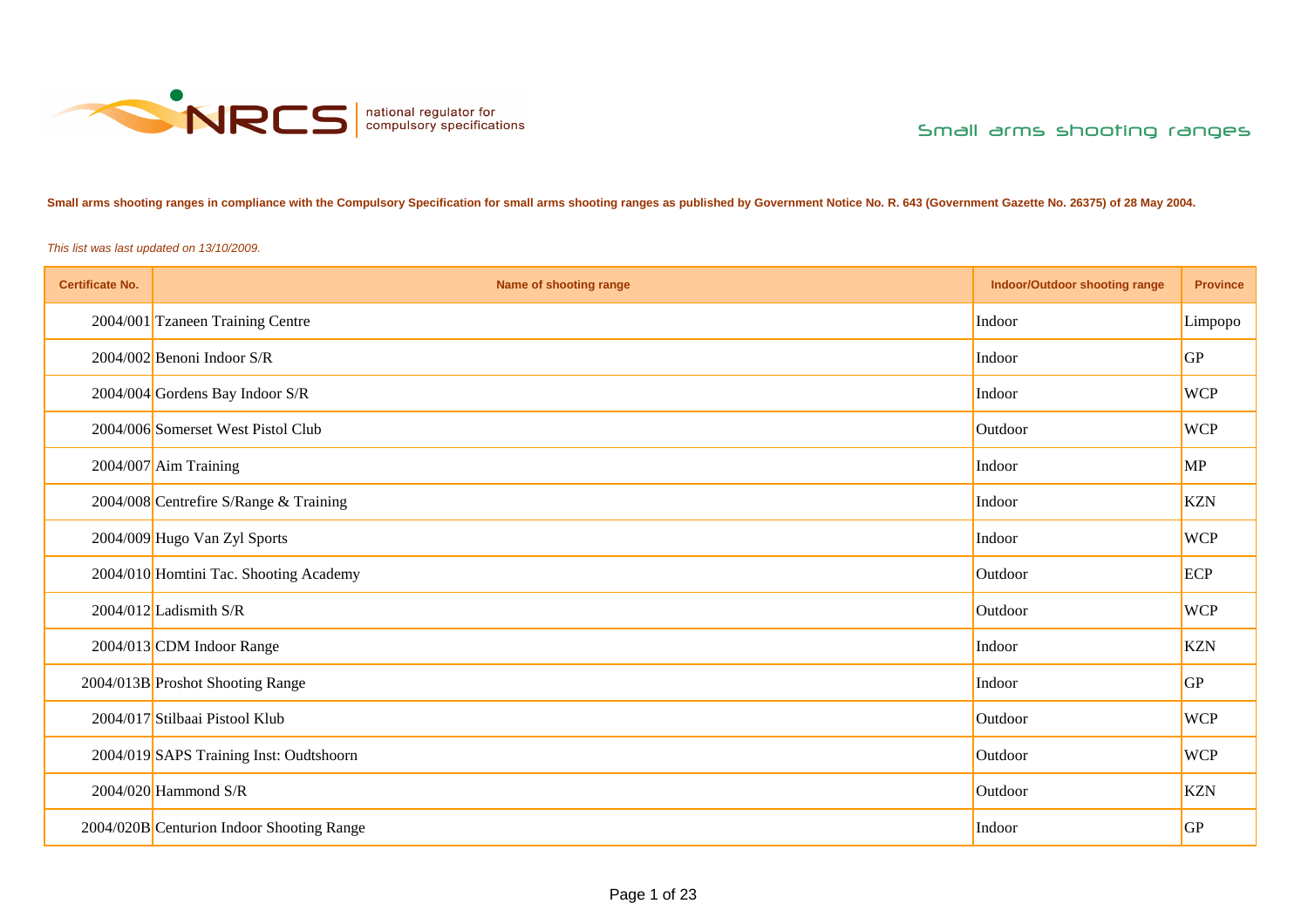| <b>Certificate No.</b> | Name of shooting range                           | Indoor/Outdoor shooting range | <b>Province</b> |
|------------------------|--------------------------------------------------|-------------------------------|-----------------|
|                        | 2004/021 Ihawu Fire arm centre                   | Outdoor                       | <b>KZN</b>      |
| 2004/022 FCATC         |                                                  | Outdoor                       | GP              |
|                        | 2004/029 Blue Gum Valley                         | Outdoor                       | GP              |
|                        | 2004/101 Soutpansberg ATR S/R                    | Outdoor                       | Limpopo         |
|                        | 2004/102 De Beer Shooting Range                  | Indoor                        | <b>NWP</b>      |
| 2004/023 NSN           |                                                  | Indoor                        | GP              |
|                        | 2004/103 Boekenhout-Kloof Traffic College        | Outdoor                       | GP              |
|                        | 2004/104 Armscor Business (PTY) LTD/ Gerotek S/R | Outdoor                       | GP              |
|                        | 2004/108 Buffalo River Shooting Range            | Outdoor                       | <b>KZN</b>      |
|                        | 2004/109 Hi- Tech Arms Ammo                      | Indoor                        | GP              |
|                        | 2004/110 Pro Arms S/R                            | Outdoor                       | <b>KZN</b>      |
|                        | 2004/1108 SAPS College Bisho S/R                 | Outdoor                       | ECP             |
|                        | 2004/112 Werda S/R                               | Outdoor                       | <b>NCP</b>      |
|                        | 2004/113 Exculibur Firearms Ranch                | Outdoor                       | FS              |
|                        | 2004/115 SAPREF                                  | Outdoor                       | <b>KZN</b>      |
|                        | 2004/116 Graaf Renet Gun Club                    | Outdoor                       | ECP             |
|                        | 2004/118 Modderfontein Shooting Range            | Outdoor                       | GP              |
|                        | 2004/119 Knights Shooting Range                  | Outdoor                       | GP              |
|                        | 2004/122 La-Marie S/R                            | Outdoor                       | <b>WCP</b>      |
|                        | 2004/124 Guthries S/R                            | Indoor                        | GP              |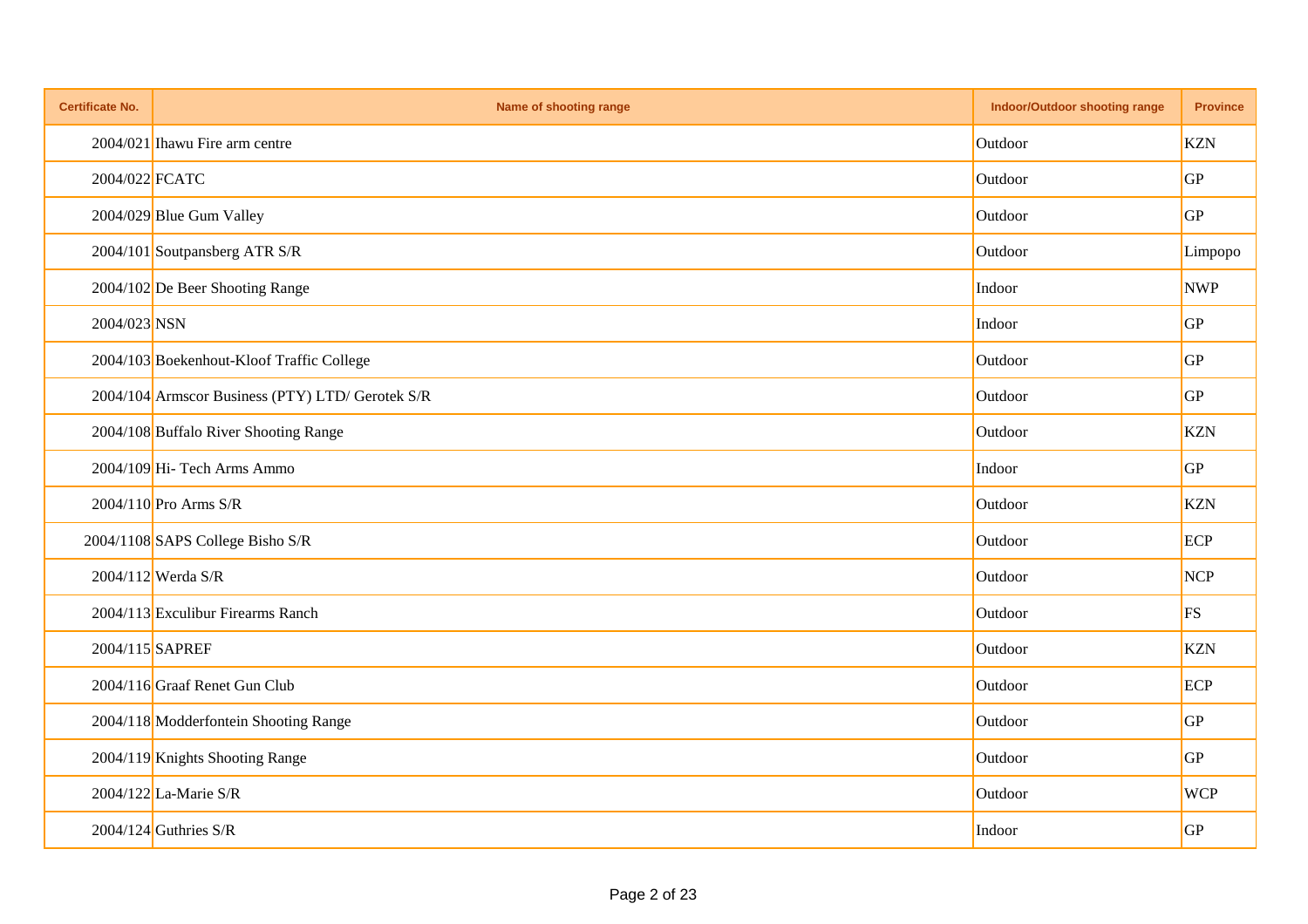| <b>Certificate No.</b> | Name of shooting range                     | <b>Indoor/Outdoor shooting range</b> | <b>Province</b> |
|------------------------|--------------------------------------------|--------------------------------------|-----------------|
|                        | $2004/125$ Tenex S/R                       | Indoor                               | <b>GP</b>       |
|                        | 2004/127 Grootvlei S/R                     | Outdoor                              | <b>FS</b>       |
|                        | 2004/128 Vereeniging Prac. S/R             | Outdoor                              | <b>GP</b>       |
|                        | 2004/129 Vooruitzight Rifle Shooting Range | Outdoor                              | <b>NCP</b>      |
|                        | 2004/130 Mapstone Gun Club                 | Outdoor                              | <b>KZN</b>      |
|                        | 2004/131 Bloemfontein Metallic Silhouette  | Outdoor                              | <b>FS</b>       |
|                        | 2004/132 Wolwehoek Gun Club                | Outdoor                              | <b>FS</b>       |
|                        | 2004/134B Progun Practical S/R             | Outdoor                              | <b>NWP</b>      |
|                        | 2004/135 Border Hunting Club S/R           | Outdoor                              | ECP             |
|                        | 2004/136 VRM Firearm Academy               | Outdoor                              | <b>KZN</b>      |
|                        | 2004/137 Dolphin Coast S/R                 | Indoor                               | <b>KZN</b>      |
|                        | 2004/138 Hennies S/R (Corre. Services)     | Outdoor                              | <b>NCP</b>      |
|                        | 2004/140 East Cape Plains Game Range       | Outdoor                              | ECP             |
|                        | 2004/144 The Farm                          | Outdoor                              | <b>NCP</b>      |
|                        | 2004/146 SAHARA                            | Indoor                               | GP              |
|                        | 2004/149 Enforce Firearm Academy           | Indoor                               | <b>KZN</b>      |
|                        | 2004/150 Estcourt Shooting Range           | Outdoor                              | <b>KZN</b>      |
|                        | 2004/151 Sterkfontein Shooting Range       | Outdoor                              | <b>GP</b>       |
|                        | 2004/153 Phalaborwa S/R                    | Outdoor                              | Limpopo         |
|                        | 2004/155 Malta Power Station S/R           | Outdoor                              | <b>MP</b>       |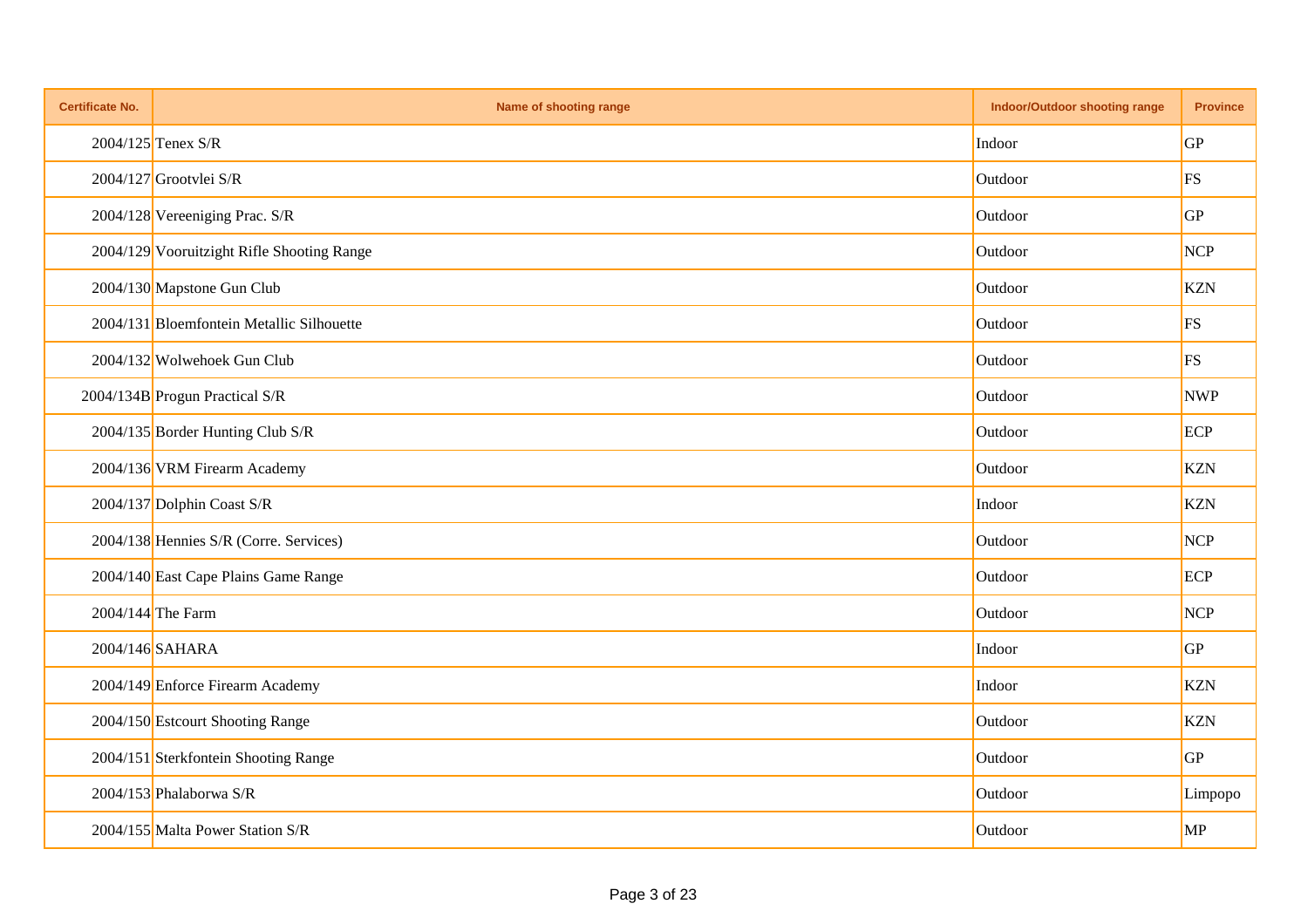| <b>Certificate No.</b> | Name of shooting range                       | <b>Indoor/Outdoor shooting range</b> | <b>Province</b> |
|------------------------|----------------------------------------------|--------------------------------------|-----------------|
|                        | 2004/157 Inyakatho S/R                       | Outdoor                              | <b>KZN</b>      |
|                        | 2004/158 Spioenkop Skiet Klub                | Outdoor                              | <b>WCP</b>      |
|                        | 2004/159 Bokrans Shooting Range              | Outdoor                              | MP              |
|                        | 2004/161 Kraaifontein S/R                    | Outdoor                              | <b>WCP</b>      |
|                        | 2004/163 Lowveld Shooting Range              | Outdoor                              | MP              |
|                        | 2004/163B Macksons Shooting Range            | Indoor                               | <b>KZN</b>      |
|                        | 2004/167 Wattlespring Gun Club               | Outdoor                              | GP              |
|                        | 2004/168 Frontier Shooting S/R (Stilfontein) | Outdoor                              | <b>NWP</b>      |
|                        | 2004/169 Panfontein Skietbaan                | Outdoor                              | <b>NWP</b>      |
|                        | $2004/170$ Bes Schoeman S/R                  | Outdoor                              | <b>FS</b>       |
|                        | 2004/171 Rustenburg Indoor S/R               | Indoor                               | <b>NWP</b>      |
|                        | 2004/172 Kalahari Jagtersvereniging S/R      | Outdoor                              | <b>NCP</b>      |
|                        | 2004/176 Port Elizabeth Rifle & Pistol Club  | Outdoor                              | ECP             |
|                        | $2004/178$ Bonnyvale S/R                     | Outdoor                              | ECP             |
|                        | 2004/179 Taurus Indoor Shooting Range        | Indoor                               | ECP             |
|                        | 2004/180 Welgevonden Training centre         | Outdoor                              | Limpopo         |
|                        | 2004/181 Mabaligwe Shooting Range KNP        | Outdoor                              | Limpopo         |
|                        | 2004/198 Ulco Shooting Range                 | Outdoor                              | <b>NCP</b>      |
|                        | 2004/199 Impala Shooting Club                | Outdoor                              | <b>KZN</b>      |
|                        | 2004/200 Rural Protect Shooting range        | Outdoor                              | <b>NWP</b>      |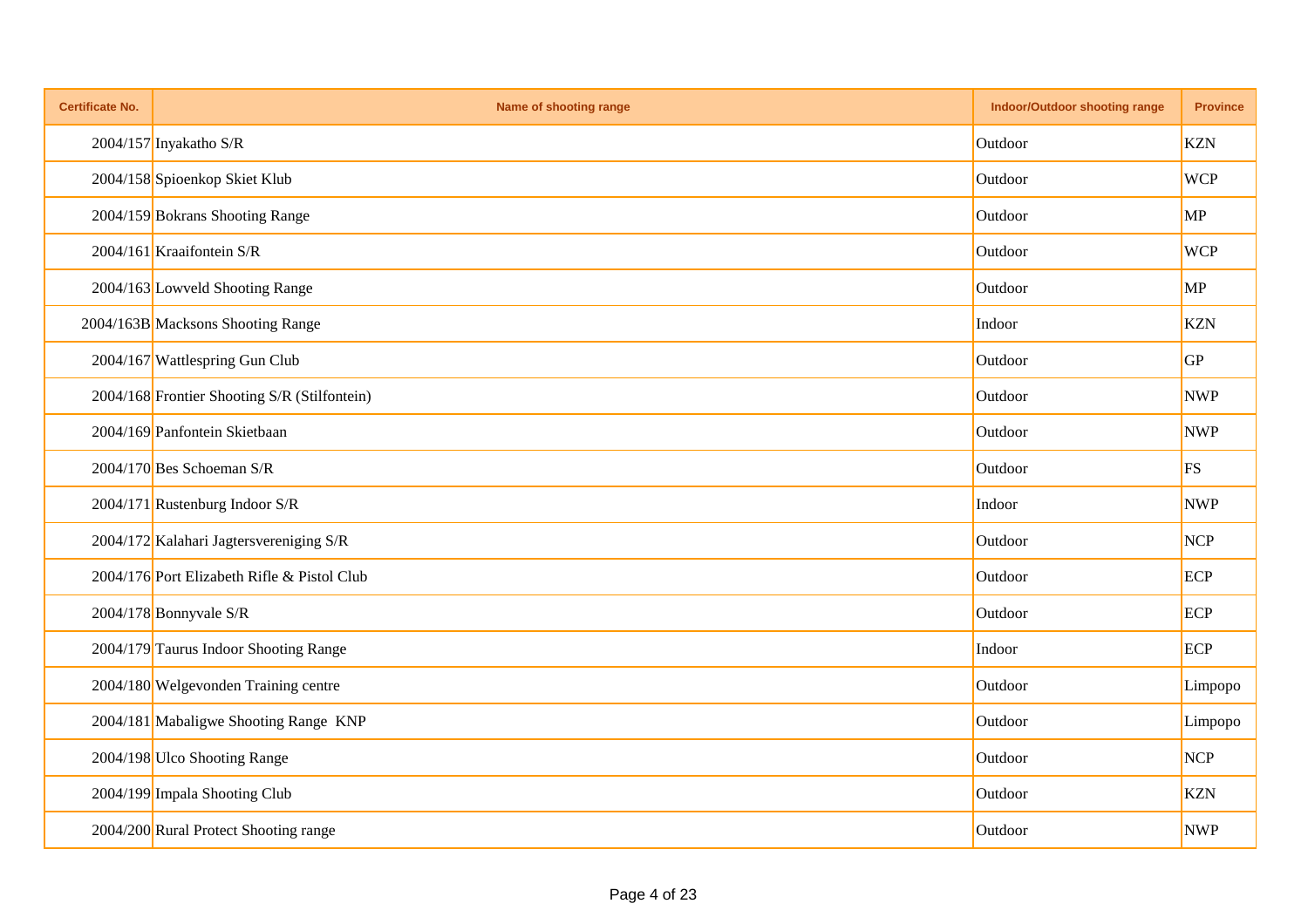| <b>Certificate No.</b> | Name of shooting range                     | <b>Indoor/Outdoor shooting range</b> | <b>Province</b> |
|------------------------|--------------------------------------------|--------------------------------------|-----------------|
|                        | 2004/201 Savage Arms                       | Indoor                               | <b>NWP</b>      |
|                        | 2004/2014 Silva Hammond Firearms Aca       | Outdoor                              | GP              |
|                        | 2004/202 Eskom lethabo (P J Steenkamp)     | Outdoor                              | GP              |
|                        | 2004/203 Blesbok Shooting range (Zincor)   | Outdoor                              | GP              |
| 2004/204 SWAT          |                                            | Outdoor                              | GP              |
|                        | 2004/205 Thabazimbi Vuurwapen Opleiding    | Indoor                               | Limpopo         |
|                        | 2004/206 Colt Shooting Range               | Outdoor                              | <b>KZN</b>      |
|                        | 2004/207 Fidelity Training College         | Outdoor                              | <b>KZN</b>      |
|                        | 2004/208 First Professional Care Sec & Tra | Outdoor                              | Limpopo         |
|                        | 2004/210 Beaufort- Wes Praktiese S/ Club   | Outdoor                              | <b>WCP</b>      |
|                        | 2004/211 Sishen Mine Shooting range        | Outdoor                              | NCP             |
|                        | 2004/215 Prestige Security S/R             | Outdoor                              | <b>KZN</b>      |
|                        | 2004/216 JJ Wapens en Geweersmede          | Indoor                               | MP              |
|                        | 2004/217 De Kroon Skietbaan                | Outdoor                              | <b>NWP</b>      |
|                        | 2004/218 Zululand Sports Centre            | Indoor                               | <b>KZN</b>      |
|                        | 2004/220 Apollo Shooting Range             | Outdoor                              | GP              |
|                        | 2004/222 Velocipedes Shooting range        | Outdoor                              | Limpopo         |
|                        | 2004/223 St. Helena S/R                    | Outdoor                              | FS              |
|                        | 2004/226 G & J Firearm Prof Training S/R   | Outdoor                              | <b>WCP</b>      |
|                        | 2004/227 Knapskoot Skietbaan               | Outdoor                              | Limpopo         |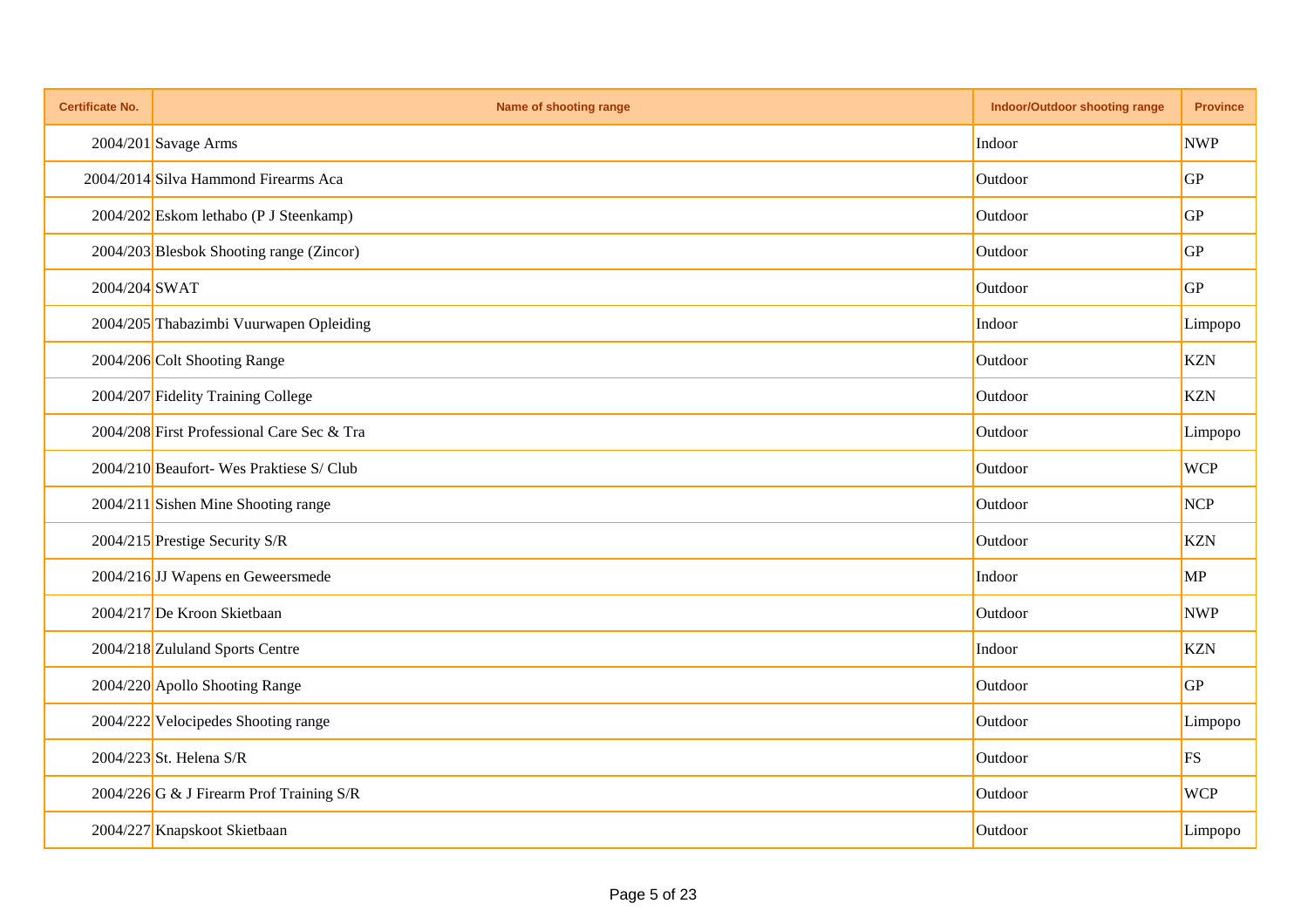| <b>Certificate No.</b> | Name of shooting range                         | <b>Indoor/Outdoor shooting range</b> | <b>Province</b> |
|------------------------|------------------------------------------------|--------------------------------------|-----------------|
|                        | 2004/228 Buccaneer Guns Capetown               | Indoor                               | <b>WCP</b>      |
|                        | 2004/229 Teks Shooting Range                   | Outdoor                              | MP              |
|                        | 2004/232 Naschem/Denel S/R                     | Outdoor                              | <b>NWP</b>      |
|                        | 2004/234 Spitskop Shooting Range               | Outdoor                              | <b>NCP</b>      |
|                        | 2004/236 Appelvlakte Skietbaan                 | Outdoor                              | Limpopo         |
|                        | 2004/238 The Cape Shooting Aca (Suburban Guns) | Indoor                               | <b>WCP</b>      |
|                        | 2004/239 Amper Alles S/R                       | Indoor                               | MP              |
|                        | 2004/240 S & W Arms & Ammo                     | Indoor                               | GP              |
|                        | 2004/241 Botha Vuurwapens Skietbaan            | Indoor                               | <b>NWP</b>      |
|                        | 2004/242 Klein Bolayi S/R                      | Outdoor                              | Limpopo         |
|                        | 2004/243 Kokstad Sport & Clothing              | Indoor                               | <b>KZN</b>      |
|                        | 2004/244B Silverline Guns & Sport              | Outdoor                              | <b>NWP</b>      |
|                        | 2004/246 Olifantstak                           | Outdoor                              | MP              |
|                        | 2004/247 ECGMA Ranger Range                    | Outdoor                              | ECP             |
|                        | 2004/248 False Bay Gun Club                    | Outdoor                              | <b>WCP</b>      |
|                        | $2004/250$ Gunsmoke Indoor S/R                 | Indoor                               | FS              |
|                        | 2004/251 Transnet Shooting Club                | Indoor                               | <b>KZN</b>      |
|                        | 2004/252 Redford & Bresler S/R                 | Indoor                               | <b>KZN</b>      |
|                        | 2004/253 S A Coal Est. Sec. S/R                | Outdoor                              | MP              |
|                        | 2004/254 Die Skietwinkel Indoor Range          | Indoor                               | FS              |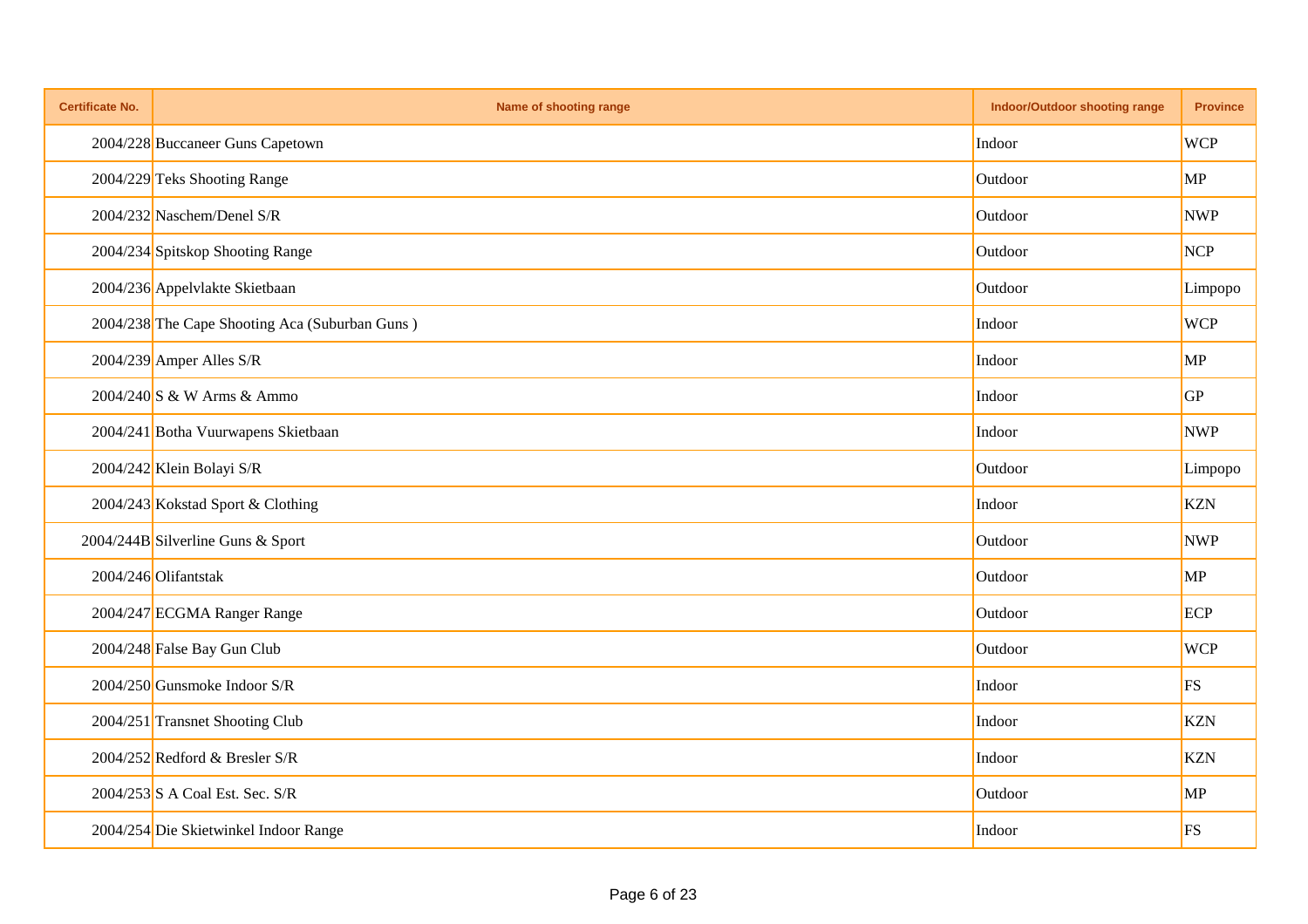| <b>Certificate No.</b> | Name of shooting range                   | <b>Indoor/Outdoor shooting range</b> | <b>Province</b> |
|------------------------|------------------------------------------|--------------------------------------|-----------------|
|                        | 2004/256 Hunters Firearm Training & S/R  | Indoor                               | <b>GP</b>       |
|                        | 2004/257 Elandsig Shooting Range         | Outdoor                              | GP              |
|                        | 2004/258 The Calibre Shooting Range      | Indoor                               | <b>NWP</b>      |
|                        | 2004/259 Matla Colliery S/R              | Outdoor                              | MP              |
|                        | 2004/260 Buccneer Guns Durban            | Indoor                               | <b>KZN</b>      |
|                        | 2004/261 Buccaneer Guns Port Elizabeth   | Indoor                               | ECP             |
|                        | 2004/262 Das Klip S/R                    | Outdoor                              | FS              |
|                        | 2004/263 Tshikodeni (Kumba Coal)         | Outdoor                              | Limpopo         |
|                        | 2004/265 Welkom Shooting Range           | Outdoor                              | <b>NWP</b>      |
|                        | 2004/267 Orion Protection & Training     | Outdoor                              | Limpopo         |
|                        | 2004/268 Umvoti S/C                      | Outdoor                              | <b>KZN</b>      |
|                        | 2004/269 Lock, Stock & Barrel            | Indoor                               | ECP             |
|                        | 2004/270 Blou Meul Shooting Range        | Outdoor                              | GP              |
| 2004/271 Nastec        |                                          | Indoor                               | <b>KZN</b>      |
|                        | 2004/273 Montagu Pistol Range            | Outdoor                              | <b>WCP</b>      |
|                        | 2004/274 Kleine Spring Fontein Skietbaan | Outdoor                              | <b>WCP</b>      |
|                        | 2004/276 Vally Gun Club                  | Outdoor                              | <b>WCP</b>      |
|                        | 2004/277 Groenpunt Corr Serv S/R         | Outdoor                              | GP              |
|                        | 2004/278 Buccaneer Guns JHB              | Indoor                               | GP              |
|                        | 2004/279 Mt. Pleasant Shooting Range     | Outdoor                              | ECP             |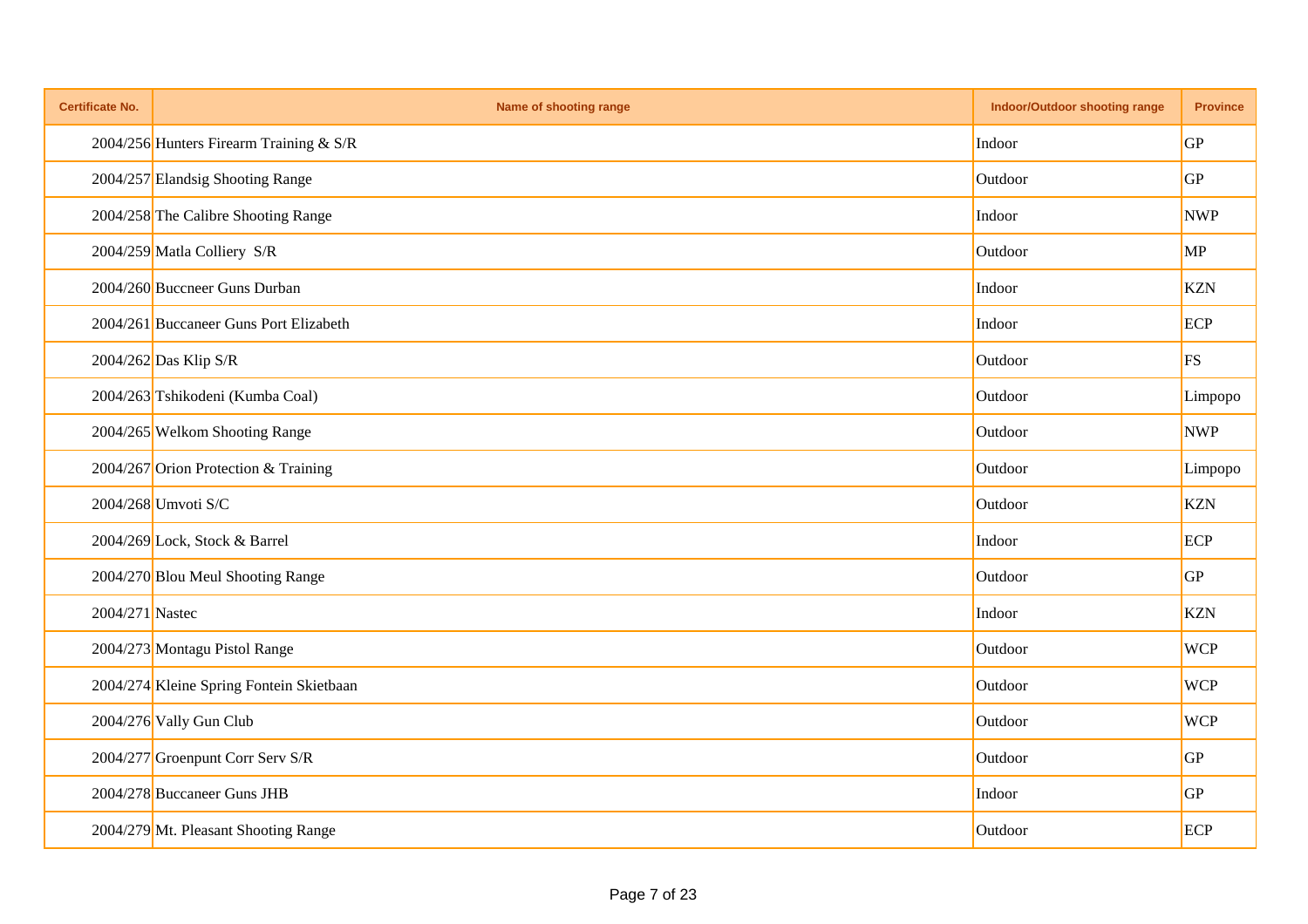| <b>Certificate No.</b> | Name of shooting range                  | <b>Indoor/Outdoor shooting range</b> | <b>Province</b> |
|------------------------|-----------------------------------------|--------------------------------------|-----------------|
|                        | 2004/280 Majuba power Station           | Outdoor                              | MP              |
|                        | 2004/283 Vinoos Indoor range            | Indoor                               | <b>WCP</b>      |
|                        | $2004/284$ Vaal Reefs S/R               | Outdoor                              | <b>NWP</b>      |
|                        | 2004/285 Baviaanspoort Corr Ser         | Outdoor                              | GP              |
|                        | 2004/287 Swallow Kranz Firearm Training | Outdoor                              | ECP             |
|                        | 2004/288 Hendrina Powerstation          | Outdoor                              | MP              |
|                        | 2004/289 Western Guns                   | Outdoor                              | <b>WCP</b>      |
|                        | $2004/291$ Elerbeck S/R                 | Outdoor                              | FS              |
|                        | 2004/292 Indawo Shooting Range          | Outdoor                              | MP              |
|                        | 2004/293 Spruitdrift Skietbaan          | Outdoor                              | <b>WCP</b>      |
|                        | 2004/294 Gelukfontein S/R               | Outdoor                              | <b>FS</b>       |
|                        | 2004/295 Erfdeel Skietbaan              | Outdoor                              | <b>WCP</b>      |
|                        | 2004/298 Shambala S/R                   | Outdoor                              | Limpopo         |
|                        | $2004/300$ Nqumene - Hluhluwe           | Outdoor                              | <b>KZN</b>      |
|                        | 2004/381 Ronden Arms & Ammo             | Indoor                               | <b>WCP</b>      |
|                        | 2004/302 Viljoenskroon Skietbaan        | Outdoor                              | FS              |
|                        | 2004/303 Highway Shooting Range         | Indoor                               | <b>KZN</b>      |
|                        | 2004/304 The Gideon Kok Shooting        | Outdoor                              | ECP             |
|                        | 2004/307 Tafelkop                       | Outdoor                              | FS              |
|                        | 2004/308 Camdeboo Shooting Range        | Outdoor                              | ECP             |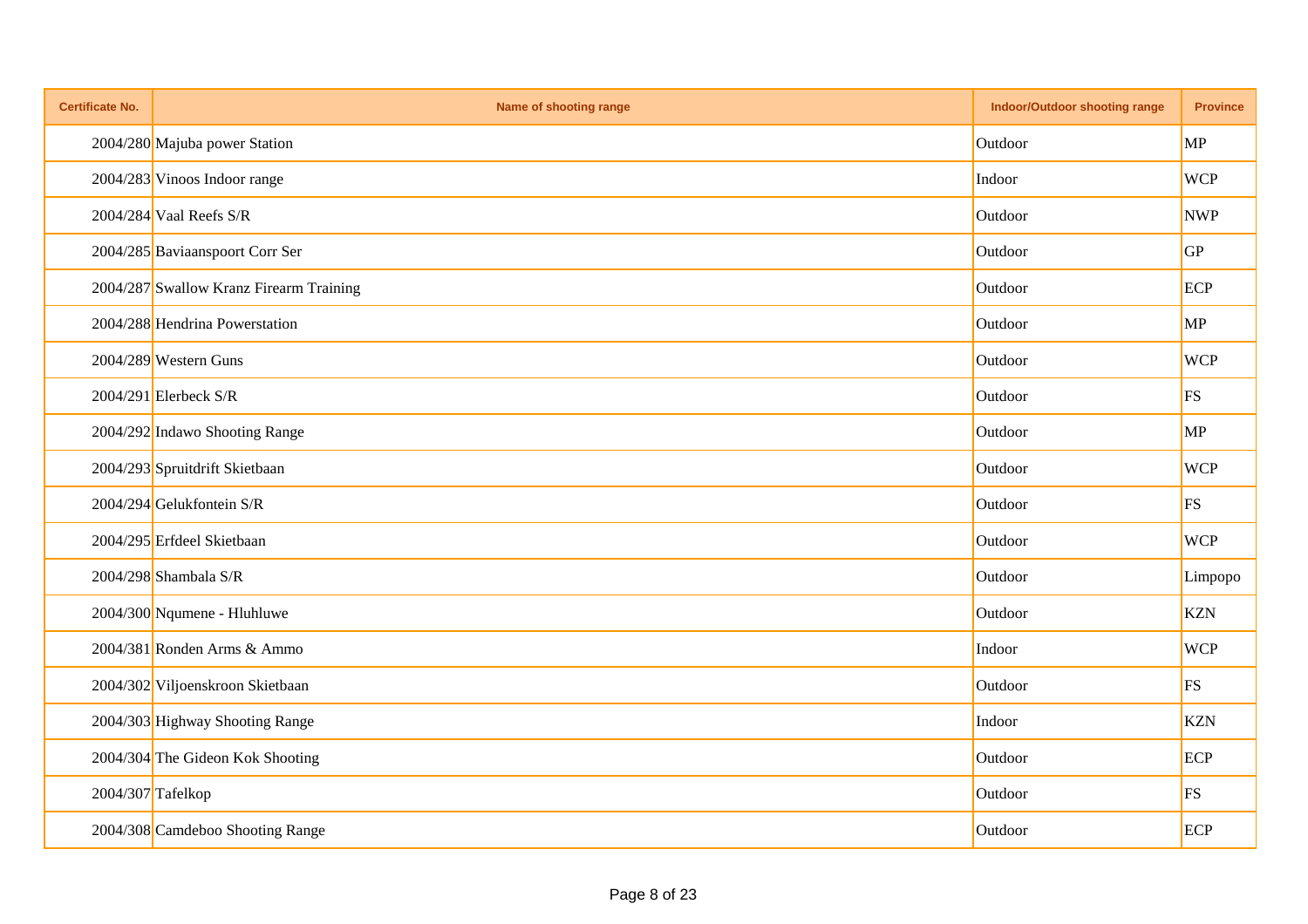| <b>Certificate No.</b> | Name of shooting range                    | <b>Indoor/Outdoor shooting range</b> | <b>Province</b> |
|------------------------|-------------------------------------------|--------------------------------------|-----------------|
|                        | 2004/310 Bossies Skietbaan                | Outdoor                              | <b>NWP</b>      |
|                        | 2004/311 West Wits Shooting Range         | Outdoor                              | GP              |
|                        | 2004/312 Vaal Reefs Hunters S/R           | Outdoor                              | <b>NWP</b>      |
|                        | 2004/313 Schoeman Shooting Range          | Outdoor                              | <b>NWP</b>      |
|                        | $2004/314$ Safari Den S/R                 | Indoor                               | <b>KZN</b>      |
|                        | 2004/317 Danie Jacobs Shooting Range      | Outdoor                              | <b>WCP</b>      |
|                        | 2004/318 Masada Firearm Training Centre   | Outdoor                              | Limpopo         |
|                        | 2004/320 Namaqua Skietbaan                | Outdoor                              | <b>NCP</b>      |
|                        | 2004/321 Makhamisa                        | Outdoor                              | <b>KZN</b>      |
|                        | 2004/321B Mbulunga- Imfolozi              | Outdoor                              | <b>KZN</b>      |
|                        | 2004/323 Weldone Steyn S/R                | Outdoor                              | <b>NWP</b>      |
|                        | 2004/324 Goedemoed Shooting Range         | Outdoor                              | <b>FS</b>       |
|                        | 2004/325 Richards bay Prac. Shooting Club | Outdoor                              | <b>KZN</b>      |
|                        | 2004/327 Shangwane-Tembe                  | Outdoor                              | <b>KZN</b>      |
|                        | 2004/330 Rietfontein                      | Outdoor                              | <b>NWP</b>      |
|                        | 2004/331 Lenasia Arms & Ammo              | Indoor                               | GP              |
|                        | 2004/332 Marlin Industries                | Indoor                               | Limpopo         |
|                        | $2004/333$ Blomkloof S/R                  | Outdoor                              | <b>WCP</b>      |
|                        | 2004/334 Ithala Game Reserve              | Outdoor                              | <b>KZN</b>      |
| 2004/335 Mkuze         |                                           | Outdoor                              | <b>KZN</b>      |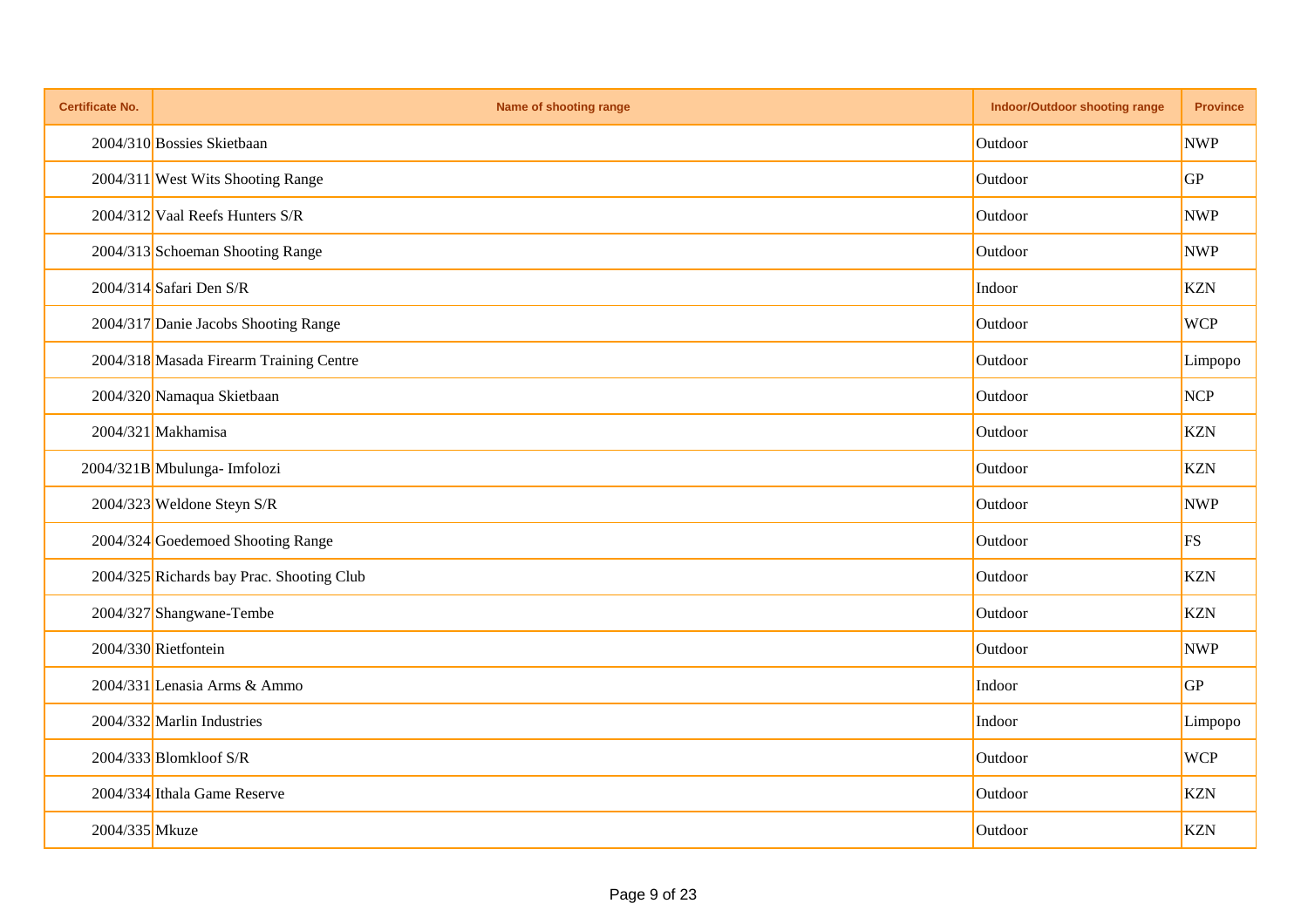| <b>Certificate No.</b> | Name of shooting range                        | Indoor/Outdoor shooting range | <b>Province</b> |
|------------------------|-----------------------------------------------|-------------------------------|-----------------|
|                        | $2004/339$ Bullet Trap S/R                    | Indoor                        | <b>KZN</b>      |
|                        | 2004/344 Durbanville Shooting Range           | Outdoor                       | <b>WCP</b>      |
|                        | 2005/351 Tulpieskraal Shooting Range          | Outdoor                       | ECP             |
| 2004/368 Targa         |                                               | Indoor                        | MP              |
|                        | 2005/412 SBV Services Indoor S/R              | Indoor                        | GP              |
|                        | 2004/429 Beatrix Mine Shooting Rane           | Outdoor                       | <b>FS</b>       |
|                        | 2004/440 Webb's Arm's & Ammunition            | Indoor                        | ECP             |
|                        | 2004/472 Gun City CC                          | Indoor                        | GP              |
|                        | 2004/473 Durban Deep Rifle Range              | Outdoor                       | GP              |
| 2004/1105 Waterval     |                                               | Outdoor                       | <b>NWP</b>      |
|                        | 2005/001 DDFS Genl. Piet Joubert S/R          | Outdoor                       | GP              |
|                        | 2005/002 SAPS SAPS College PTA                | Outdoor                       | GP              |
|                        | 2005/003 SAPS SAPS Shooting Range Kimberly    | Outdoor                       | NCP             |
|                        | 2005/004 SAPS SAPS College Graaf Reinet       | Outdoor                       | ECP             |
|                        | 2005/105 Aquila Indoor Range                  | Indoor                        | ECP             |
|                        | 2005/121 Flora Guns                           | Indoor                        | GP              |
|                        | 2005/1374 Top Gun Shooting Range              | Outdoor                       | GP              |
|                        | 2004/306 Anglo Platinum S/R (PS Group S/R)    | Outdoor                       | <b>NWP</b>      |
|                        | $2005/341$ Nu-Law Indoor S/R                  | Indoor                        | GP              |
|                        | 2005/345 Akademie Skietbaan Spanio vuurwapens | Outdoor                       | Limpopo         |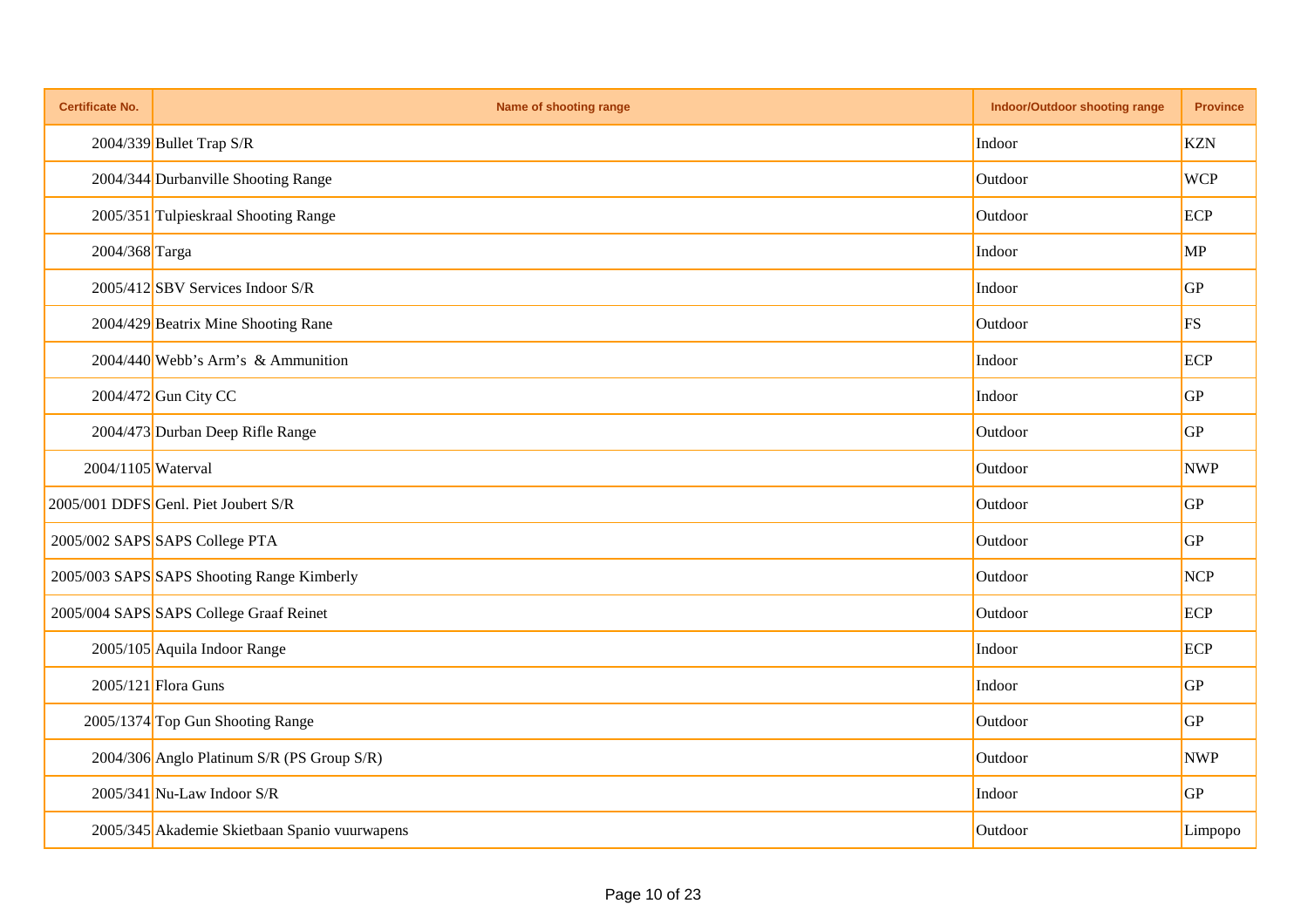| <b>Certificate No.</b> | Name of shooting range                | <b>Indoor/Outdoor shooting range</b> | <b>Province</b> |
|------------------------|---------------------------------------|--------------------------------------|-----------------|
|                        | 2005/349 Karoo Opleiding & Vuurwapen  | Outdoor                              | ECP             |
|                        | 2005/346 Stomberg Shooting Range      | Outdoor                              | ECP             |
|                        | 2005/348 CM Legally Fire Arms         | Outdoor                              | FS              |
|                        | 2005/350 Victor Lamberti Memorial S/R | Outdoor                              | <b>KZN</b>      |
|                        | 2005/351 Parrow Arms & Ammo           | Outdoor                              | <b>WCP</b>      |
|                        | 2005/352 Kosmos Tak SA Jagters        | Outdoor                              | MP              |
|                        | 2005/355 Dumbe Shooting Range         | Outdoor                              | <b>KZN</b>      |
|                        | 2005/356 Big Shot ITS                 | Indoor                               | MP              |
|                        | 2005/357 Kopano Shooting Range        | Indoor                               | <b>NWP</b>      |
|                        | 2005/359 Mittal Steel S/R             | Outdoor                              | GP              |
|                        | 2005/361 Selwels Sports Indoor S/R    | Indoor                               | <b>KZN</b>      |
|                        | 2005/362 Mica Shooting range          | Outdoor                              | Limpopo         |
|                        | 2005/363 Leeudoring S/R               | Outdoor                              | GP              |
|                        | 2005/364 TLSA Indoor shooting range   | Indoor                               | <b>WCP</b>      |
|                        | 2005/367 Escarpment Fire Arm Training | Indoor                               | MP              |
|                        | 2005/372 Zwartkopjies S/R             | Outdoor                              | GP              |
|                        | 2005/374 Le Roux Shooting Range       | Outdoor                              | <b>FS</b>       |
|                        | 2005/375 SA Reserve Bank PTA North    | Indoor                               | GP              |
|                        | 2005/377 Pollsmoor S/R                | Outdoor                              | <b>WCP</b>      |
|                        | 2005/378 SA Reserve Bank JHB          | Indoor                               | GP              |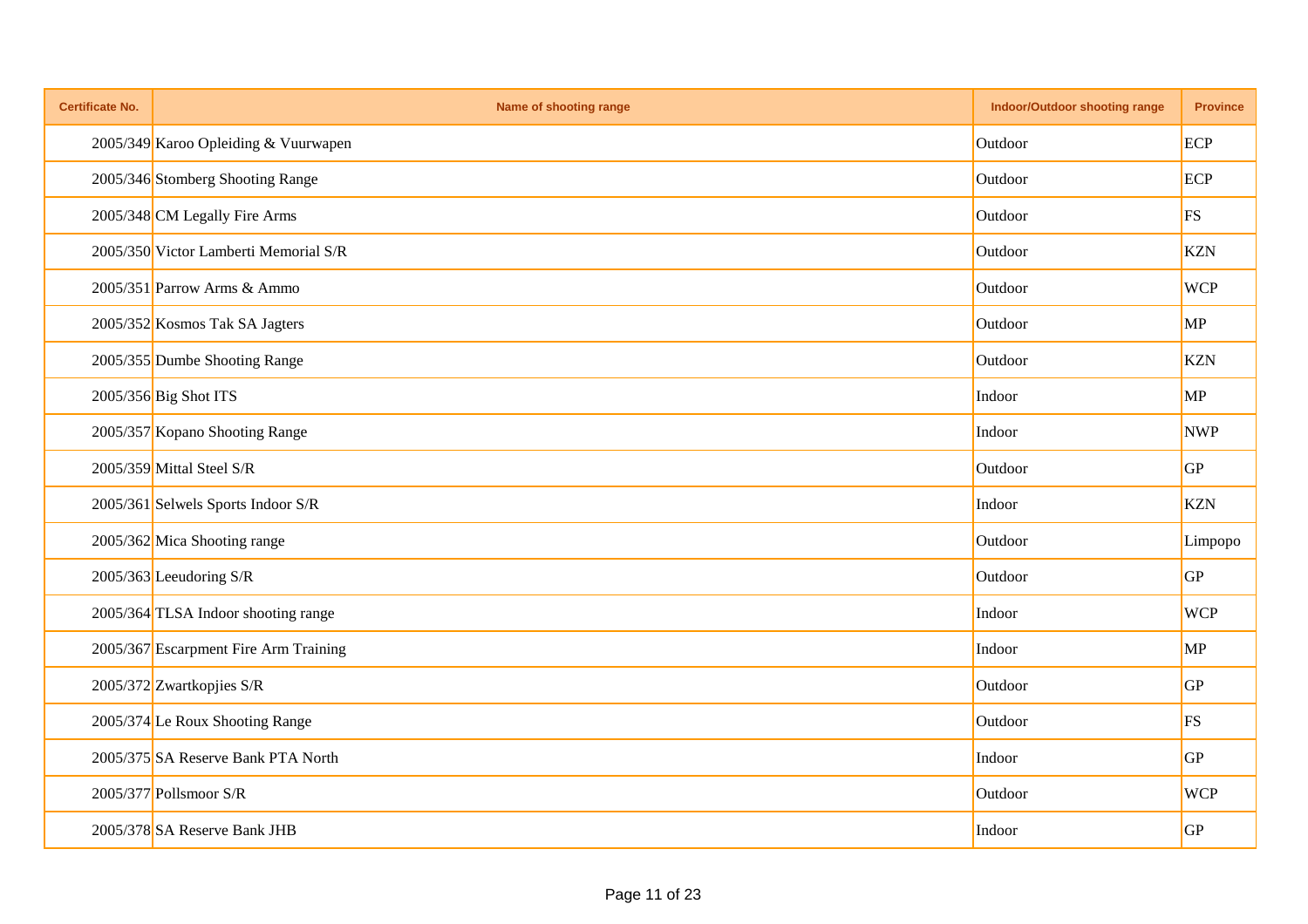| <b>Certificate No.</b> | Name of shooting range                   | Indoor/Outdoor shooting range | <b>Province</b> |
|------------------------|------------------------------------------|-------------------------------|-----------------|
|                        | 2005/379 Kruger Park - Letaba S/R        | Outdoor                       | Limpopo         |
|                        | 2005/380 Kruger Park- Shingomeni S/R     | Outdoor                       | Limpopo         |
|                        | 2005/381 Kruger Park - Sandrivier S/R    | Outdoor                       | Limpopo         |
|                        | 2005/382 Kruger Park - Shishangane S/R   | Outdoor                       | Limpopo         |
|                        | 2005/383 Maskam & G & J Shooting Range   | Indoor                        | <b>WCP</b>      |
|                        | 2005/384 Parrow Arms & Ammo              | Outdoor                       | <b>WCP</b>      |
|                        | 2005/385 SA Reserve Bank PTA Central     | Outdoor                       | <b>GP</b>       |
|                        | 2005/387 SA Reserve Bank Capetown        | Indoor                        | <b>WCP</b>      |
|                        | 2005/388 Draaivlei Shooting Range        | Outdoor                       | <b>WCP</b>      |
|                        | 2005/389 SA Reserve Bank Bloemfontein    | Indoor                        | <b>FS</b>       |
|                        | 2005/390 Bayview Shooting Range Training | Outdoor                       | <b>WCP</b>      |
|                        | 2005/391 Springbokvlakte Shooting range  | Outdoor                       | Limpopo         |
|                        | 2005/394 In Africa S/R                   | Outdoor                       | Limpopo         |
|                        | 2005/395 Potchefstroom Firearm Training  | Outdoor                       | <b>NWP</b>      |
|                        | 2005/397 Indlovana Firearm Training      | Indoor                        | <b>KZN</b>      |
|                        | 2005/398 All Arms Firearms Asse.         | Outdoor                       | ECP             |
|                        | $2005/399$ Khuphuka S/R                  | Outdoor                       | Limpopo         |
|                        | 2005/401 Help My S/R                     | Outdoor                       | <b>FS</b>       |
|                        | 2005/402 Denel Somerset-West Range       | Outdoor                       | <b>WCP</b>      |
|                        | 2005/404 Limpopo Fire-arm Ass. Acad.     | Indoor                        | Limpopo         |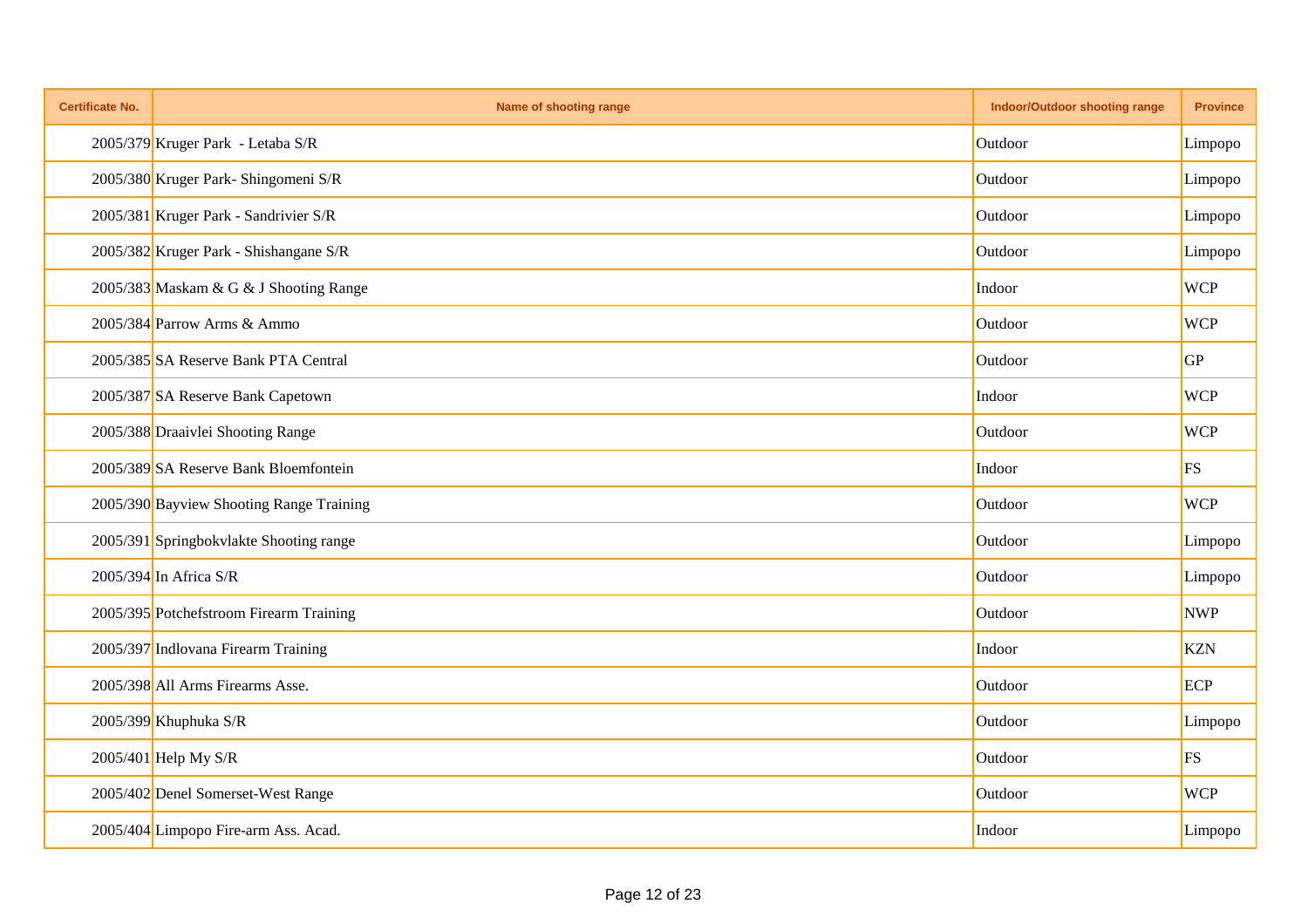| <b>Certificate No.</b> | Name of shooting range                    | <b>Indoor/Outdoor shooting range</b> | <b>Province</b> |
|------------------------|-------------------------------------------|--------------------------------------|-----------------|
|                        | 2005/406 Diamant Shooting Range           | Outdoor                              | <b>NCP</b>      |
|                        | 2005/407 Klein Karoo Koop. Skiettonnel    | Indoor                               | <b>WCP</b>      |
|                        | 2005/409 Stellenbosch Shooting Club       | Outdoor                              | <b>WCP</b>      |
|                        | $2005/410$ White River S/R                | Outdoor                              | MP              |
|                        | 2005/413 Drie Fontein (Gustav Pansegrouw) | Outdoor                              | MP              |
|                        | 2005/414 Sterkspruit S/R                  | Outdoor                              | MP              |
|                        | 2005/415 Jacmar Training                  | Indoor                               | Limpopo         |
|                        | 2005/417 Glen Garrif, Harrismith          | Outdoor                              | <b>FS</b>       |
|                        | 2005/418 Safata S/R                       | Outdoor                              | <b>WCP</b>      |
|                        | 2005/419 Gremick Security                 | Indoor                               | GP              |
|                        | 2005/420 Cederjag Skietbaan               | Outdoor                              | <b>WCP</b>      |
|                        | 2005/421 Chris Jan De Wet Shooting Range  | Outdoor                              | MP              |
|                        | 2005/422 Target Line S/R                  | Indoor                               | ECP             |
|                        | 2005/424 The Indoor Shooting Range        | Indoor                               | ECP             |
|                        | 2005/426 Rio Ridge 1194 (FCATC)           | Outdoor                              | FS              |
|                        | 2005/427 Dwandzani S/R                    | Outdoor                              | MP              |
|                        | 2005/428 Ihlosi SRC outdoor Range         | Outdoor                              | <b>FS</b>       |
|                        | 2005/430 Komga S/R                        | Outdoor                              | ECP             |
|                        | 2005/431 Outdoor Adventure Centre         | Outdoor                              | <b>NWP</b>      |
|                        | 2005/432 Bestcor Training Centre          | Indoor                               | <b>NWP</b>      |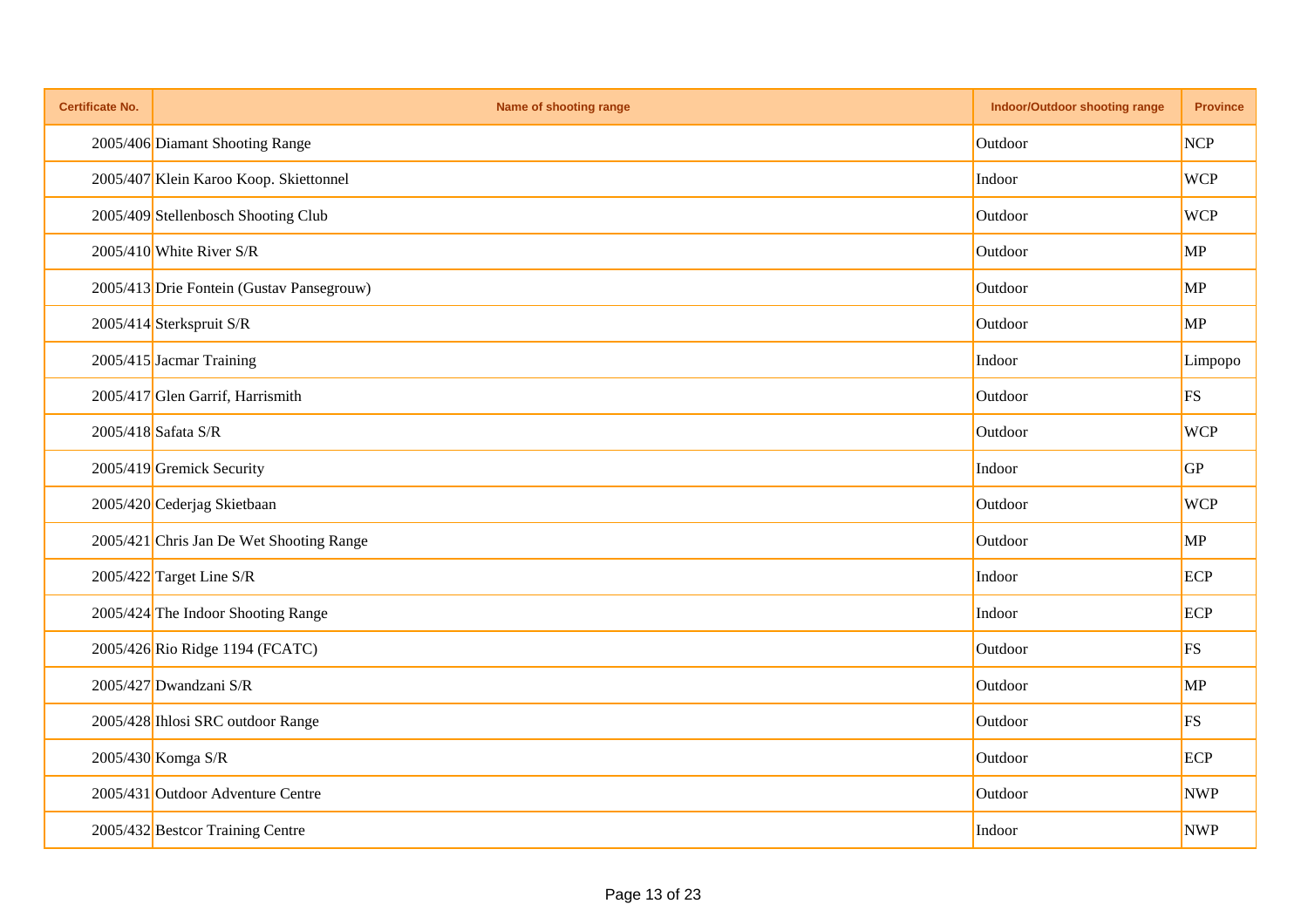| <b>Certificate No.</b> | Name of shooting range                 | <b>Indoor/Outdoor shooting range</b> | <b>Province</b> |
|------------------------|----------------------------------------|--------------------------------------|-----------------|
|                        | 2005/433 Ballistic Body Armour Product | Indoor                               | GP              |
|                        | 2005/436 H S O Skietbaan Letsitele     | Outdoor                              | Limpopo         |
|                        | 2005/437 Saps Umzimkhulu S/R           | Outdoor                              | <b>KZN</b>      |
|                        | 2005/438 Saxenburg Indoor S/R          | Outdoor                              | <b>WCP</b>      |
|                        | 2005/443 Premos Indoor Shooting Range  | Indoor                               | GP              |
|                        | 2005/444 Outspan Shooting Range        | Outdoor                              | ECP             |
|                        | $2005/445$ Aardvark S/R                | Outdoor                              | <b>WCP</b>      |
|                        | 2005/447 Bo-Karoo Vuurwapen Club       | Outdoor                              | <b>NCP</b>      |
|                        | 2005/449 ZAC Shooting Range            | Outdoor                              | <b>KZN</b>      |
|                        | $2005/451$ Ebenaezer S/R               | Outdoor                              | <b>NCP</b>      |
|                        | 2005/452 Kgalagadi Transfrontier Park  | Outdoor                              | <b>NCP</b>      |
|                        | 2005/453 South Coast Shooting Range    | Outdoor                              | <b>KZN</b>      |
| 2005/454 Hoits         |                                        | Outdoor                              | NCP             |
|                        | 2005/369 Westgold Hunting Club         | Outdoor                              | <b>NWP</b>      |
|                        | 2005/472 Eagle Eye Skietbaan           | Outdoor                              | <b>NWP</b>      |
|                        | 2005/474 Truvelo S/R                   | Indoor                               | GP              |
|                        | $2005/476$ Dave Sheer                  | Indoor                               | GP              |
|                        | $2005/477$ Wysfontein S/r              | Outdoor                              | GP              |
|                        | 2005/481 Mooifontein Shooting Range    | Outdoor                              | MP              |
|                        | 2005/482 Thaba Ingwe Shooting Range    | Outdoor                              | Limpopo         |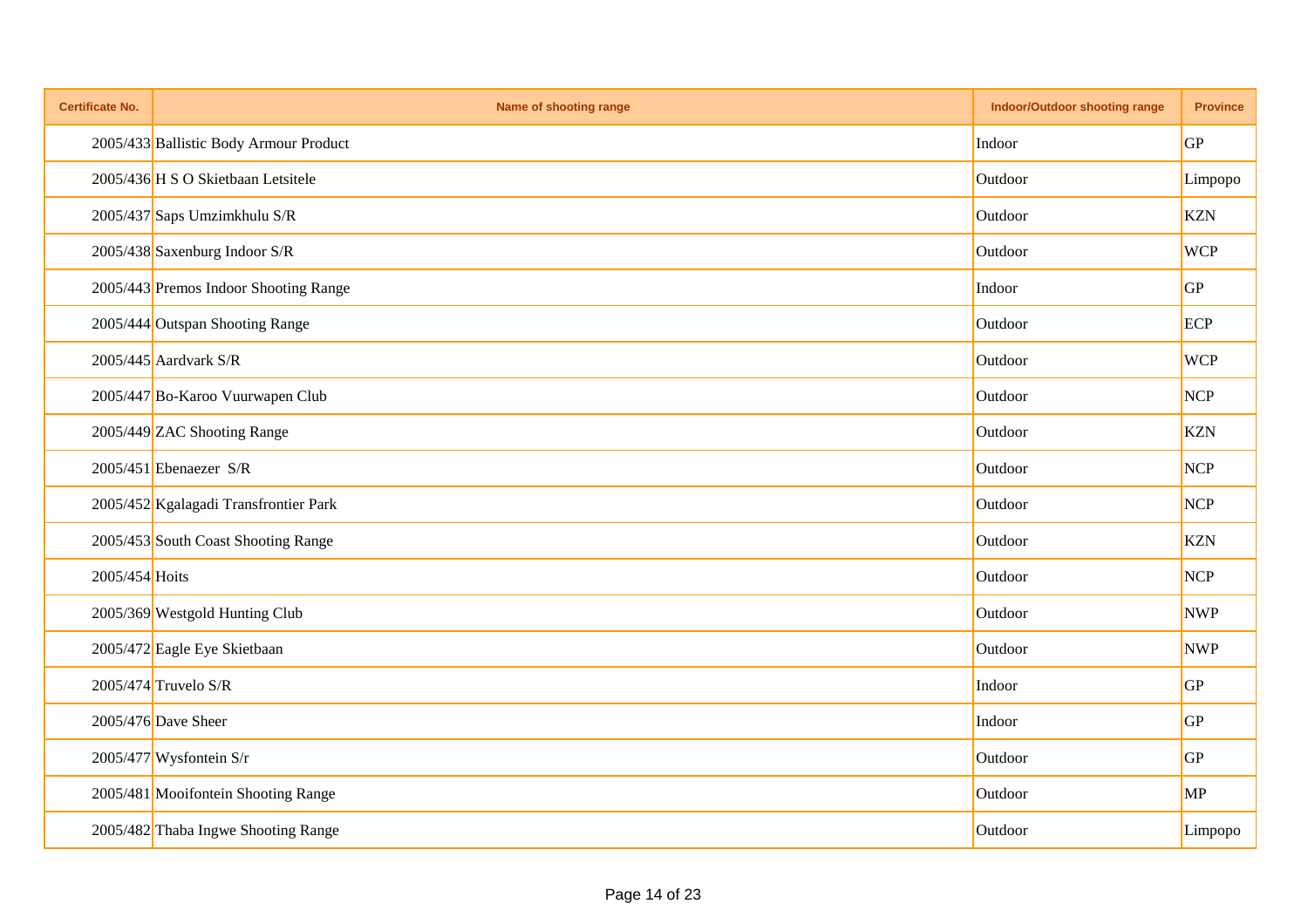| <b>Certificate No.</b> | Name of shooting range                      | Indoor/Outdoor shooting range | <b>Province</b> |
|------------------------|---------------------------------------------|-------------------------------|-----------------|
|                        | 2005/488 Platorand Shooting range           | Outdoor                       | MP              |
|                        | 2005/493 Kemptonpark Firearm Training       | Indoor                        | GP              |
|                        | 2006/001 Cape Practical Pistol Club         | Outdoor                       | <b>WCP</b>      |
|                        | 2006/002 Shukokai Practical Club            | Outdoor                       | <b>WCP</b>      |
|                        | 2006/004 Rooifontein Shooting Range         | Outdoor                       | <b>NCP</b>      |
|                        | 2006/005 Bellville S/R                      | Outdoor                       | <b>WCP</b>      |
|                        | 2006/006 Sanda Security (PTY0 LTD           | Outdoor                       | <b>NCP</b>      |
|                        | 2006/007 Bosveld Jagters (were Tzaneen S/R) | Outdoor                       | Limpopo         |
|                        | 2006/008 Nooitgedaght S/R                   | Indoor                        | GP              |
|                        | 2006/009 Lekana Shooting Range              | Outdoor                       | Limpopo         |
|                        | 2006/010 Chrunchie Shooting Range           | Indoor                        | MP              |
|                        | 2006/011 Kaapjag WynLand S/R                | Outdoor                       | <b>WCP</b>      |
|                        | 2006/012 Leeupoort S/R                      | Outdoor                       | FS              |
|                        | 2006/013 Rivers Bend Hunt & Clay Club       | Outdoor                       | GP              |
|                        | 2006/015 Bulls Eye Shooting Range           | Indoor                        | ECP             |
|                        | 2006/016 Munyu Shooting Range               | Outdoor                       | ECP             |
|                        | 2006/017 Ventersdorp Shooting range         | Outdoor                       | <b>NWP</b>      |
|                        | 2006/018 North Free State Hunters Range     | Outdoor                       | FS              |
|                        | 2006/021 Spioenkop S/R KZN                  | Outdoor                       | <b>KZN</b>      |
|                        | 2006/022 Poccolan Shooting Range            | Outdoor                       | <b>KZN</b>      |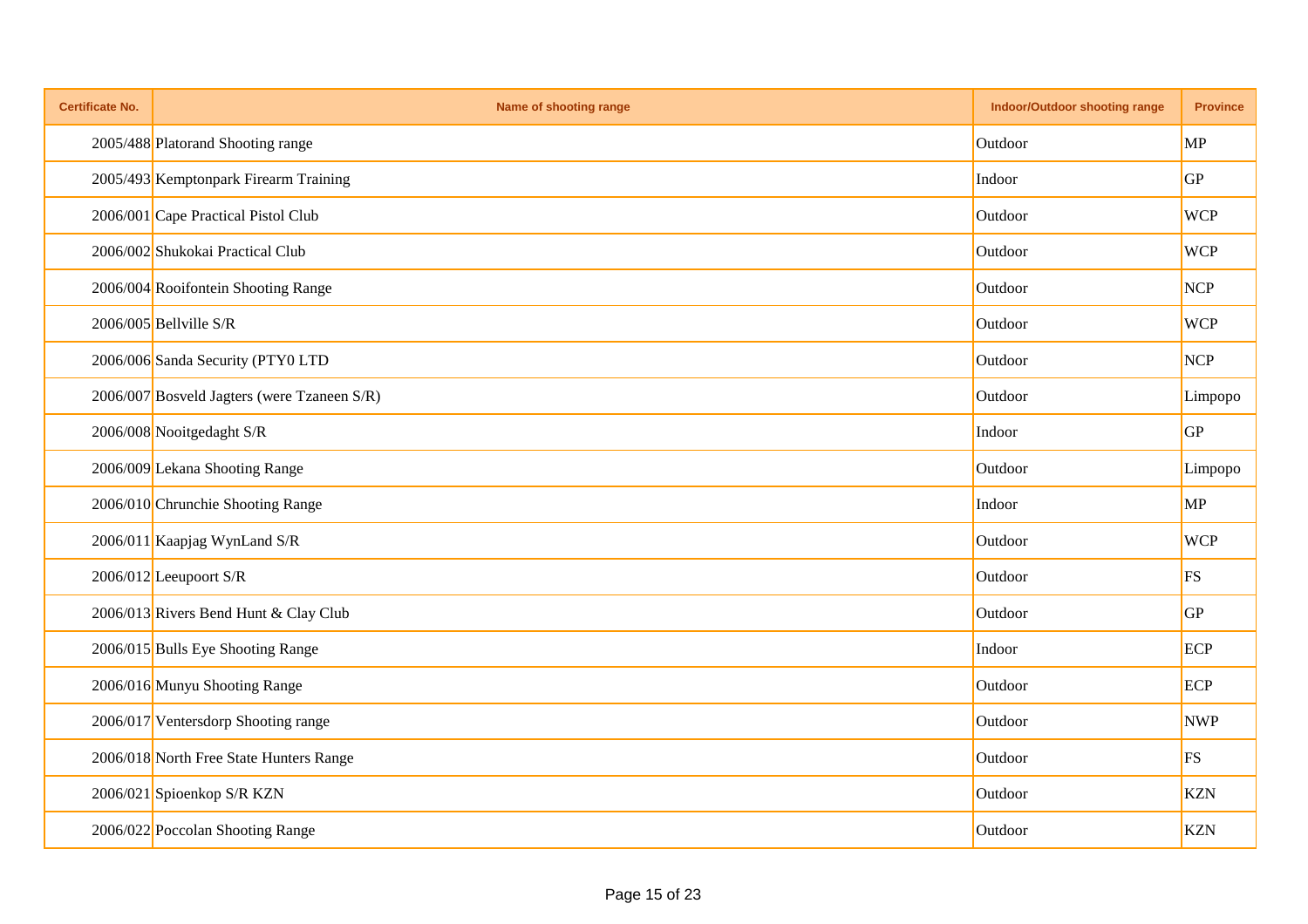| <b>Certificate No.</b> | Name of shooting range                  | <b>Indoor/Outdoor shooting range</b> | <b>Province</b> |
|------------------------|-----------------------------------------|--------------------------------------|-----------------|
|                        | 2006/023 Riverbank Outdoor S/R          | Outdoor                              | ECP             |
|                        | 2006/024 NCHA- Marrick Shooting Range   | Outdoor                              | <b>NCP</b>      |
|                        | 2006/025 Koster Skietbaan               | Outdoor                              | <b>NWP</b>      |
|                        | 2006/026 Cape Town Metro Police S/R     | Outdoor                              | <b>WCP</b>      |
|                        | 2006/027 Huluhluwe Shooting Range       | Outdoor                              | <b>KZN</b>      |
|                        | 2006/028 Bertie Eggers                  | Outdoor                              | MP              |
|                        | 2006/029 Musanda Shooting Range         | Outdoor                              | GP              |
|                        | 2006/031 Winterberg Sport Shooting Acc. | Outdoor                              | ECP             |
|                        | 2006/032 Cradock Shooting Range SAPS    | Outdoor                              | ECP             |
|                        | 2006/033 Evert Genis Shooting Range     | Outdoor                              | MP              |
|                        | 2006/034 Dirkie Uys Shooting Range      | Outdoor                              | <b>NWP</b>      |
|                        | 2006/036 Parabellum Skietklub           | Outdoor                              | <b>NCP</b>      |
|                        | 2006/037 SA Reserve Bank Durban         | Indoor                               | <b>KZN</b>      |
|                        | 2006/040 Armageddon Shooting Range      | Outdoor                              | MP              |
|                        | 2006/041 Hermanus Shooting Range        | Outdoor                              | <b>WCP</b>      |
|                        | 2006/042 Jose Maciel Shooting Range     | Outdoor                              | MP              |
|                        | 2006/046 AIM Training                   | Outdoor                              | MP              |
|                        | 2006/045 Pietie Hamman                  | Outdoor                              | <b>WCP</b>      |
|                        | 2006/047 Swartklip Shooting range       | Outdoor                              | Limpopo         |
|                        | 2006/050 QT (Military) Queenstown S/R   | Outdoor                              | ECP             |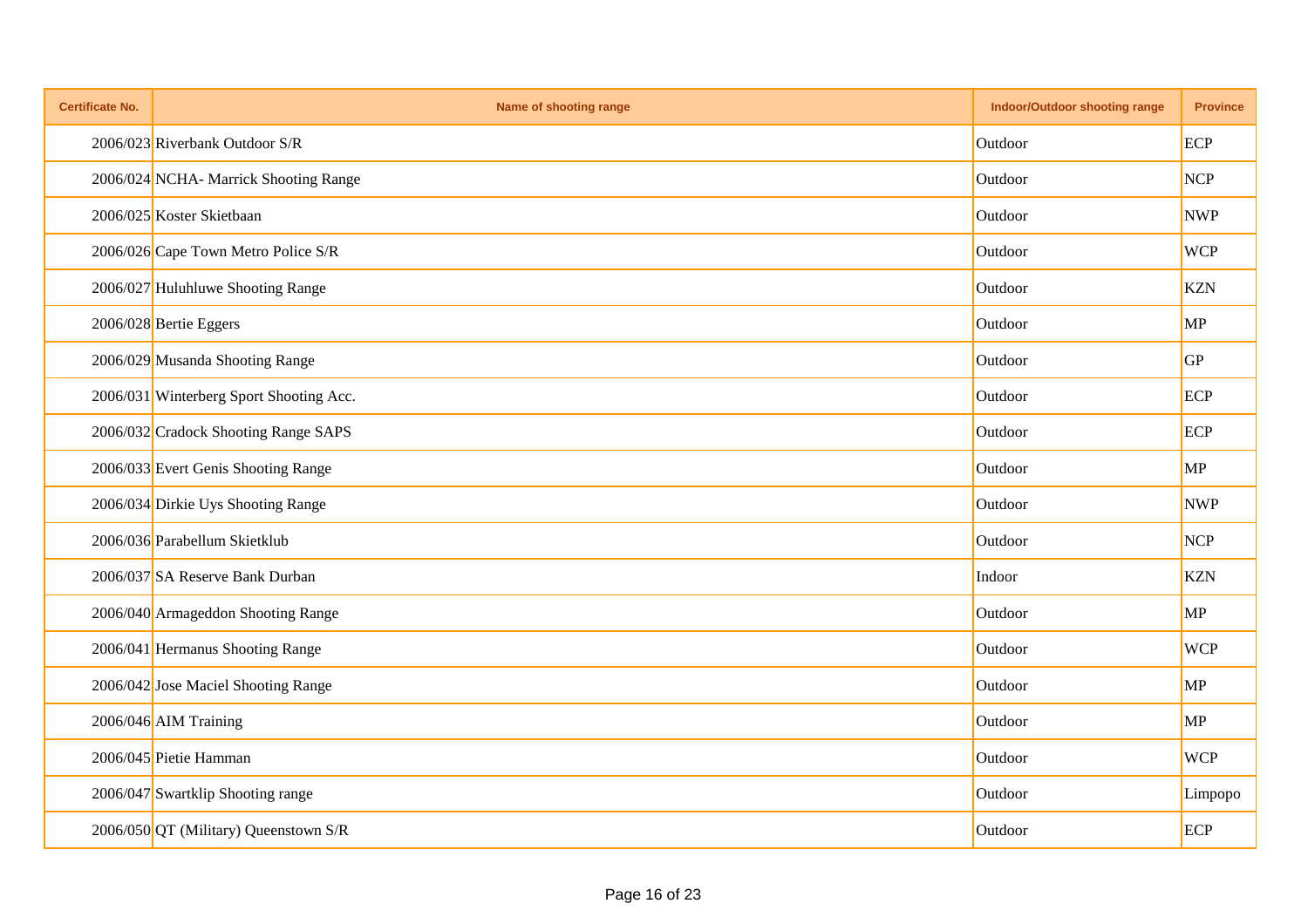| <b>Certificate No.</b> | Name of shooting range                               | Indoor/Outdoor shooting range | <b>Province</b> |
|------------------------|------------------------------------------------------|-------------------------------|-----------------|
|                        | 2006/051 Kol. Nic Botha Skietbaan                    | Outdoor                       | <b>NWP</b>      |
|                        | 2006/049 Infantry; Swartberg; Zeeland Shooting Range | Indoor                        | <b>WCP</b>      |
|                        | 2006/048 Sultans Shooting Acadamy                    | Indoor                        | GP              |
|                        | 2006/055 Sodwana Bay Shooting Range                  | Outdoor                       | <b>KZN</b>      |
| 2006/057 Conway        |                                                      | Outdoor                       | ECP             |
|                        | 2006/058 Appinhamdam Saps Shooting Range             | Outdoor                       | Limpopo         |
|                        | 2004/168 Frontier Skietbaan (Stilfontein)            | Outdoor                       | <b>NWP</b>      |
|                        | 2004/416 Star Proff. Firearm Training                | Outdoor                       | Limpopo         |
|                        | 2004/204 Zwartkops Shooting Range                    | Outdoor                       | GP              |
|                        | 2006/056 Sonqoba Academy Indoor Range                | Indoor                        | MP              |
|                        | 2004/319 Soetfontein Skietbaan                       | Outdoor                       | <b>NCP</b>      |
|                        | 2005/340 Moorreesburg Outdoor Shooting               | Outdoor                       | <b>WCP</b>      |
|                        | 2005/342 Tolwe Skietbaan                             | Outdoor                       | Limpopo         |
|                        | 2006/059 Sabs-Proof House                            | Indoor                        | GP              |
|                        | 2006/060 Black Rock Shooting Range                   | Outdoor                       | <b>NCP</b>      |
|                        | 2006/061 Assegay Bosch                               | Outdoor                       | <b>WCP</b>      |
|                        | 2006/062 Ceicel Payne                                | Outdoor                       | GP              |
|                        | 2006/063 Military Police School S/R                  | Indoor                        | GP              |
|                        | 2006/064 KMC Shooting Range                          | Outdoor                       | Limpopo         |
|                        | 2006/066 Saps Training Inst.: Thabazimbi             | Outdoor                       | Limpopo         |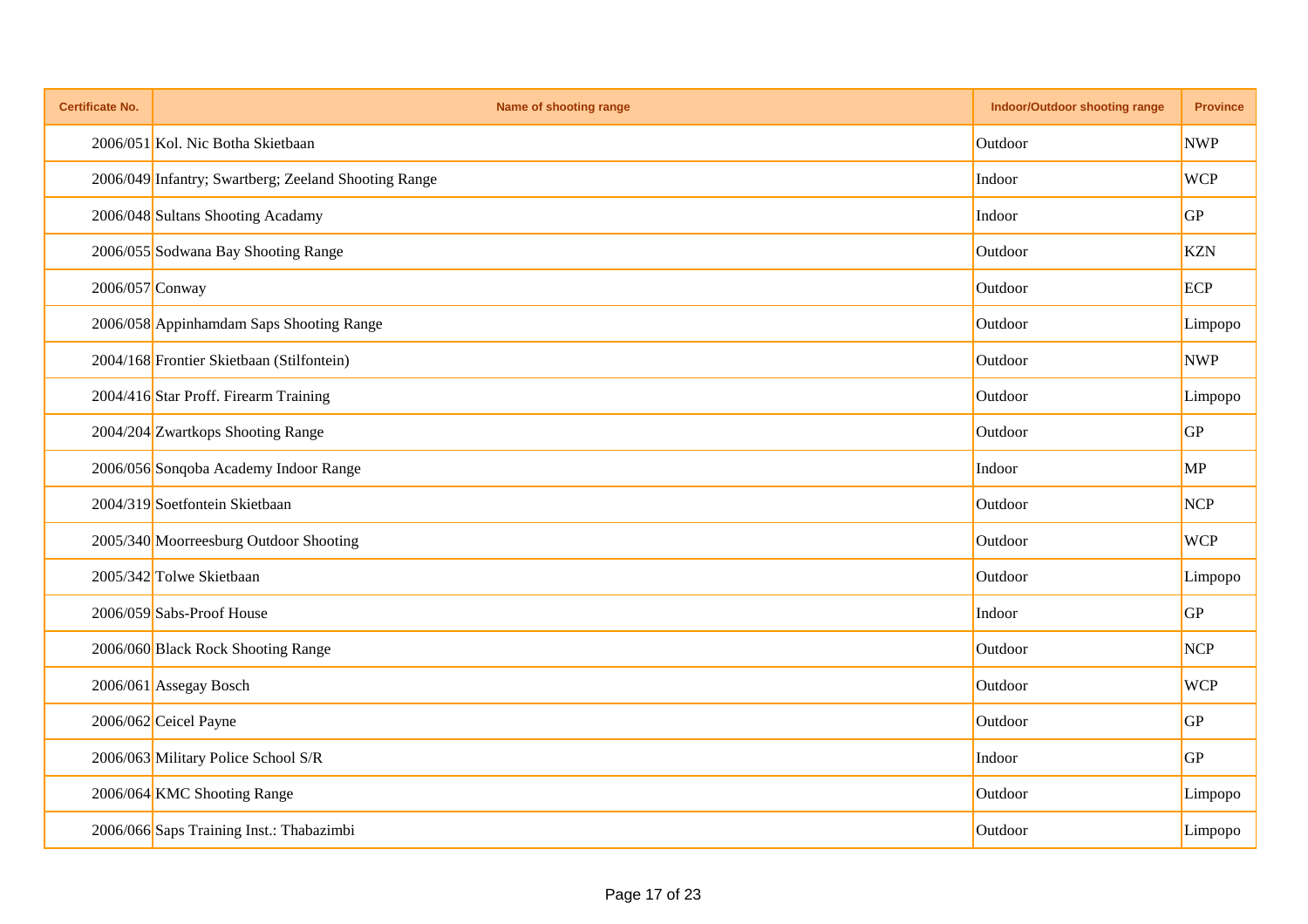| <b>Certificate No.</b> | Name of shooting range                       | Indoor/Outdoor shooting range | <b>Province</b> |
|------------------------|----------------------------------------------|-------------------------------|-----------------|
|                        | 2006/065 Saps Training Inst.: Addo           | Outdoor                       | ECP             |
|                        | 2006/067 Saps Training Inst.: Ulundi         | Outdoor                       | <b>KZN</b>      |
|                        | 2006/068 Government Shooting Range(Voorberg) | Outdoor                       | <b>WCP</b>      |
|                        | 2006/070 Priemier Shooting Range             | Outdoor                       | GP              |
|                        | 2006/071 Ramskop Shooting range              | Outdoor                       | <b>WCP</b>      |
|                        | $2006/072$ Sure Focus                        | Indoor                        | GP              |
|                        | 2007/001 Holcim Shooting Range (LTX)         | Outdoor                       | <b>NWP</b>      |
|                        | 2007/002 Grootdraai                          | Outdoor                       | MP              |
|                        | 2007/003 George Sport Shooting Club          | Outdoor                       | <b>WCP</b>      |
|                        | 2007/004 SANDF Good Hope Shooting Range      | Outdoor                       | <b>WCP</b>      |
|                        | 2007/005 Jan Haasbroek Shooting Range        | Outdoor                       | GP              |
|                        | 2007/006 Sirdicks Shooting Range             | Indoor                        | <b>WCP</b>      |
|                        | 2007/007 Khupe Hunting & Nature ConserV.     | Outdoor                       | <b>NWP</b>      |
|                        | 2007/008 Saps Training Inst.: Moloto         | Outdoor                       | GP              |
|                        | 2007/009 B J V Waterberg Skietbaan           | Outdoor                       | Limpopo         |
| 2007/010 Montana       |                                              | Outdoor                       | GP              |
|                        | $2007/011$ Group 18 - Johannesburg           | Indoor                        | GP              |
|                        | 2007/012 <sup>7</sup> SAI BN - Phalaborwa    | Indoor                        | Limpopo         |
|                        | 2007/013 15 SAI BN Thoyando                  | Indoor                        | Limpopo         |
|                        | 2007/0149 SAI BN Somerset West               | Indoor                        | <b>WCP</b>      |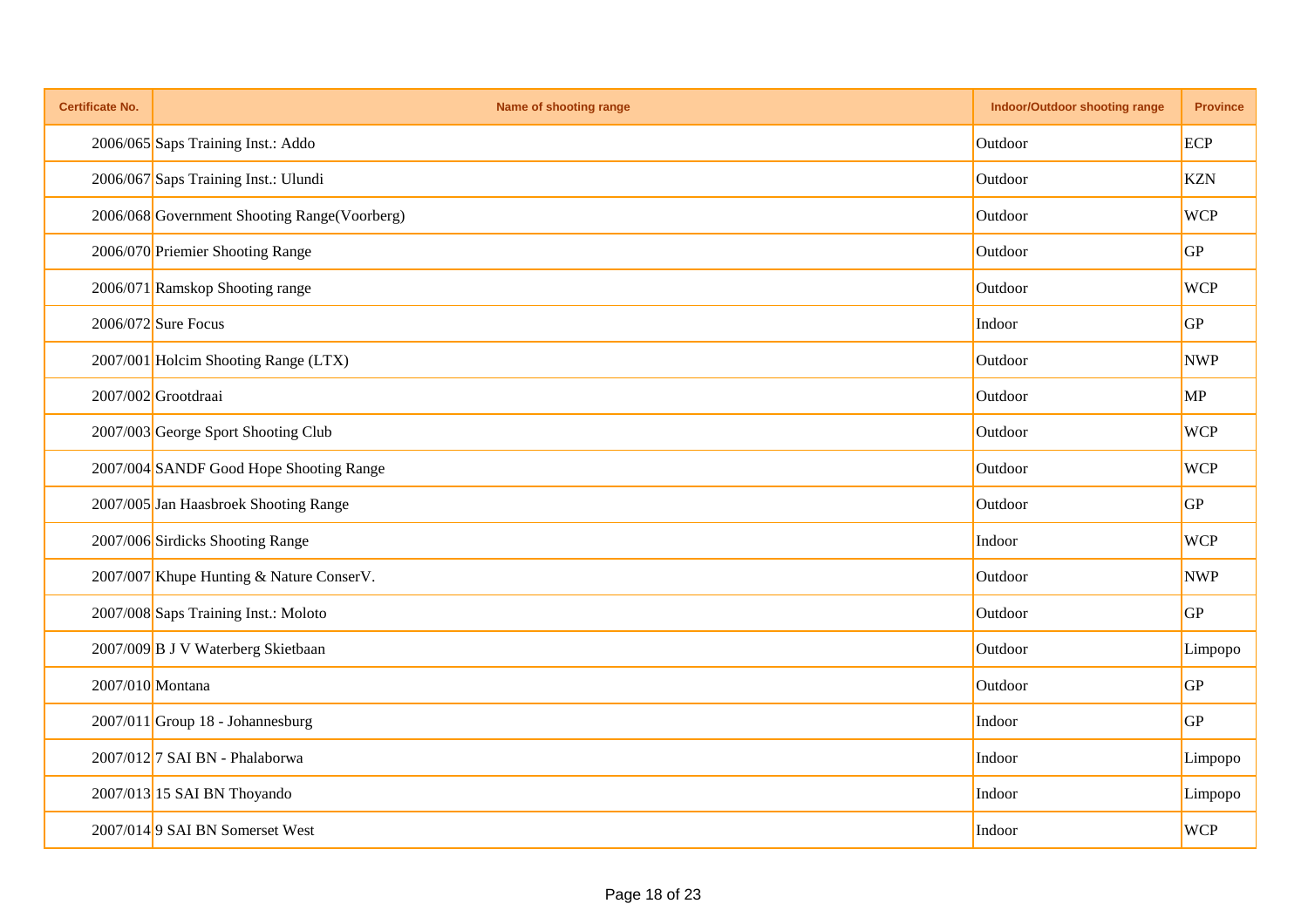| <b>Certificate No.</b> | Name of shooting range                       | <b>Indoor/Outdoor shooting range</b> | <b>Province</b> |
|------------------------|----------------------------------------------|--------------------------------------|-----------------|
|                        | 2007/015 121 SAI BN - Matubatuba             | Indoor                               | <b>KZN</b>      |
|                        | 2007/016 5 SAI BN - Ladysmith                | Indoor                               | <b>KZN</b>      |
|                        | 2007/017 6 SAI BN -Grahamstown               | Indoor                               | ECP             |
|                        | 2007/018 1 SAI BN - Tempe Bloemfontein       | Indoor                               | FS              |
|                        | 2007/019 44 PARA REGT-Tempo Bloemfontein     | Indoor                               | FS              |
|                        | 2007/020 ADA School- Kimberley               | Indoor                               | <b>NCP</b>      |
|                        | 2007/021 3 SAI BN 'A" Kimberley              | Indoor                               | <b>NCP</b>      |
|                        | $2007/022$ <sup>3</sup> SAI BN 'B" Kimberley | Indoor                               | <b>NCP</b>      |
|                        | 2007/023 8 SAI BN - Upington                 | Indoor                               | <b>NCP</b>      |
|                        | 2007/024 Fort Ikapa, Cape Town               | Indoor                               | <b>WCP</b>      |
|                        | 2007/026 Leeukop Pistool club                | Outdoor                              | GP              |
|                        | 2007/027 Mierkraal Skietbaan                 | Outdoor                              | <b>WCP</b>      |
|                        | 2007/028 Vektor skietbaan                    | Outdoor                              | GP              |
|                        | 2007/030 Waterberg Opleiding Skietbaan       | Outdoor                              | Limpopo         |
|                        | $2007/031$ Legal Guns                        | Outdoor                              | <b>FS</b>       |
|                        | 2007/032 Wendy Security                      | Outdoor                              | Limpopo         |
|                        | 2007/033 Centurion Gun Club                  | Outdoor                              | GP              |
|                        | 2007/034 Mariete Black Powder Club           | Outdoor                              | GP              |
|                        | 2007/035 Lonmin Shooting Range               | Outdoor                              | <b>NWP</b>      |
|                        | 2007/036 Kilnerpark Indoor                   | Outdoor                              | GP              |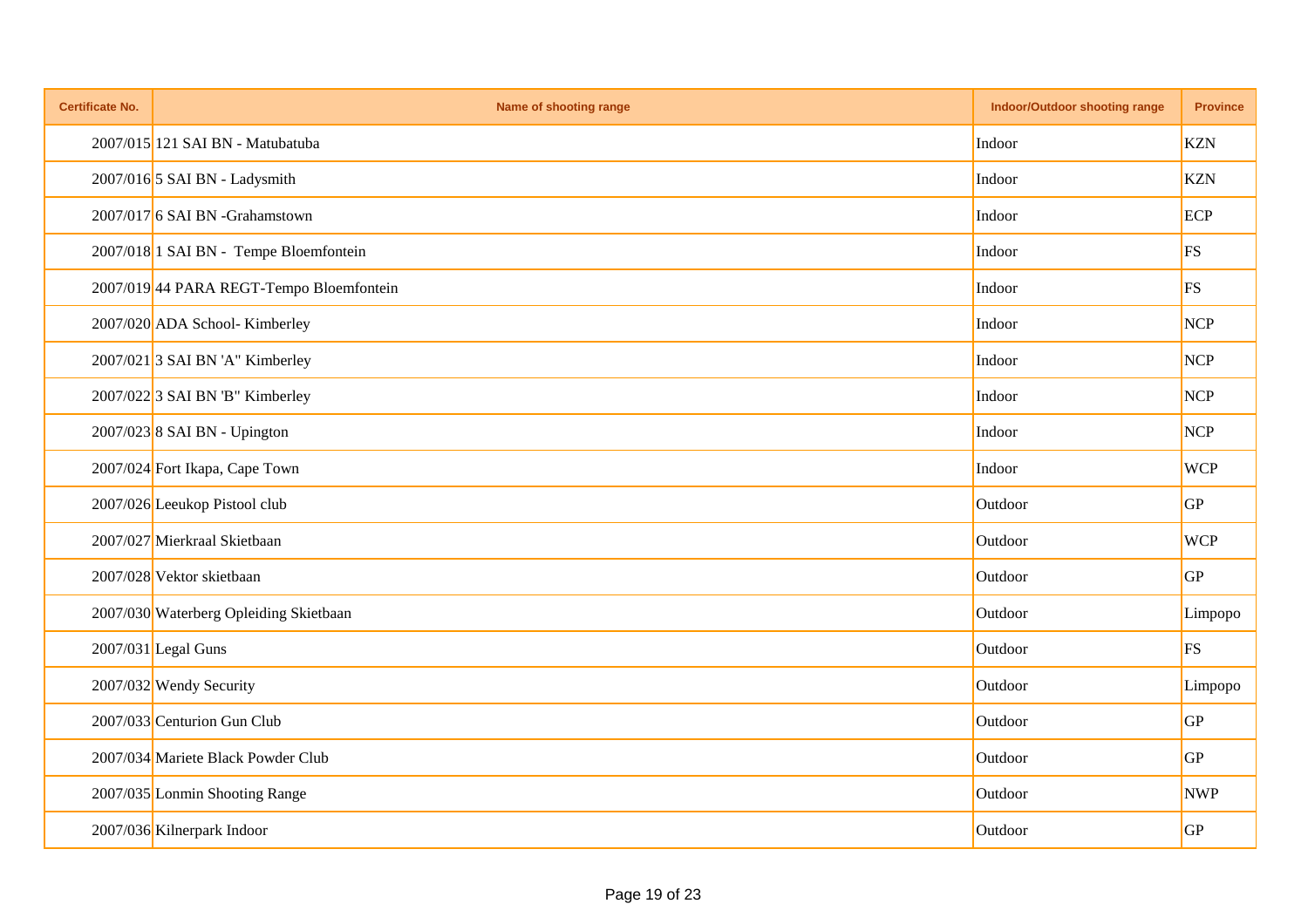| <b>Certificate No.</b> | Name of shooting range                          | <b>Indoor/Outdoor shooting range</b> | <b>Province</b> |
|------------------------|-------------------------------------------------|--------------------------------------|-----------------|
| 2007/037 Quemic        |                                                 | Indoor                               | <b>WCP</b>      |
|                        | 2007/038 Aliwal North Saps                      | Outdoor                              | ECP             |
|                        | 2007/039 SBT Security Shooting range            | Outdoor                              | Limpopo         |
|                        | 2007/040 L & W Indoor Shooting Centre           | Indoor                               | GP              |
|                        | 2007/042 International Firearm Training Academy | Indoor                               | GP              |
|                        | 2007/044 Polokwane Shooting Centre              | Outdoor                              | Limpopo         |
|                        | 2007/045 Protea security                        | Outdoor                              | GP              |
|                        | 2007/047 Harrismith opleiding                   | Indoor                               | FS              |
|                        | 2007/049 Kameeldoorn                            | Outdoor                              | <b>NWP</b>      |
|                        | 2007/051 The Range                              | Outdoor                              | GP              |
|                        | 2007/052 Swartrivier                            | Outdoor                              | ECP             |
|                        | 2007/054 Klawer Shooting range                  | Outdoor                              | <b>WCP</b>      |
|                        | 2007/055 Rooiwal Skietbaan                      | Outdoor                              | GP              |
|                        | 2007/056 Ventersdorp Jagters Vereeniging        | Outdoor                              | <b>NWP</b>      |
|                        | 2008/001 SAS SaldanaShooting Range              | Outdoor                              | <b>WCP</b>      |
|                        | 2008/003 Sandspruit Skietbaan                   | Outdoor                              | MP              |
|                        | 2008/004 Zonderwater Training Colledge          | Outdoor                              | GP              |
|                        | 2008/005 SAPS Training Inst Hammanskraal        | Indoor                               | GP              |
|                        | 2008/006 Driekop skietbaan                      | Outdoor                              | <b>NCP</b>      |
|                        | 2008/007 Kroonstad Corectional Serv             | Outdoor                              | FS              |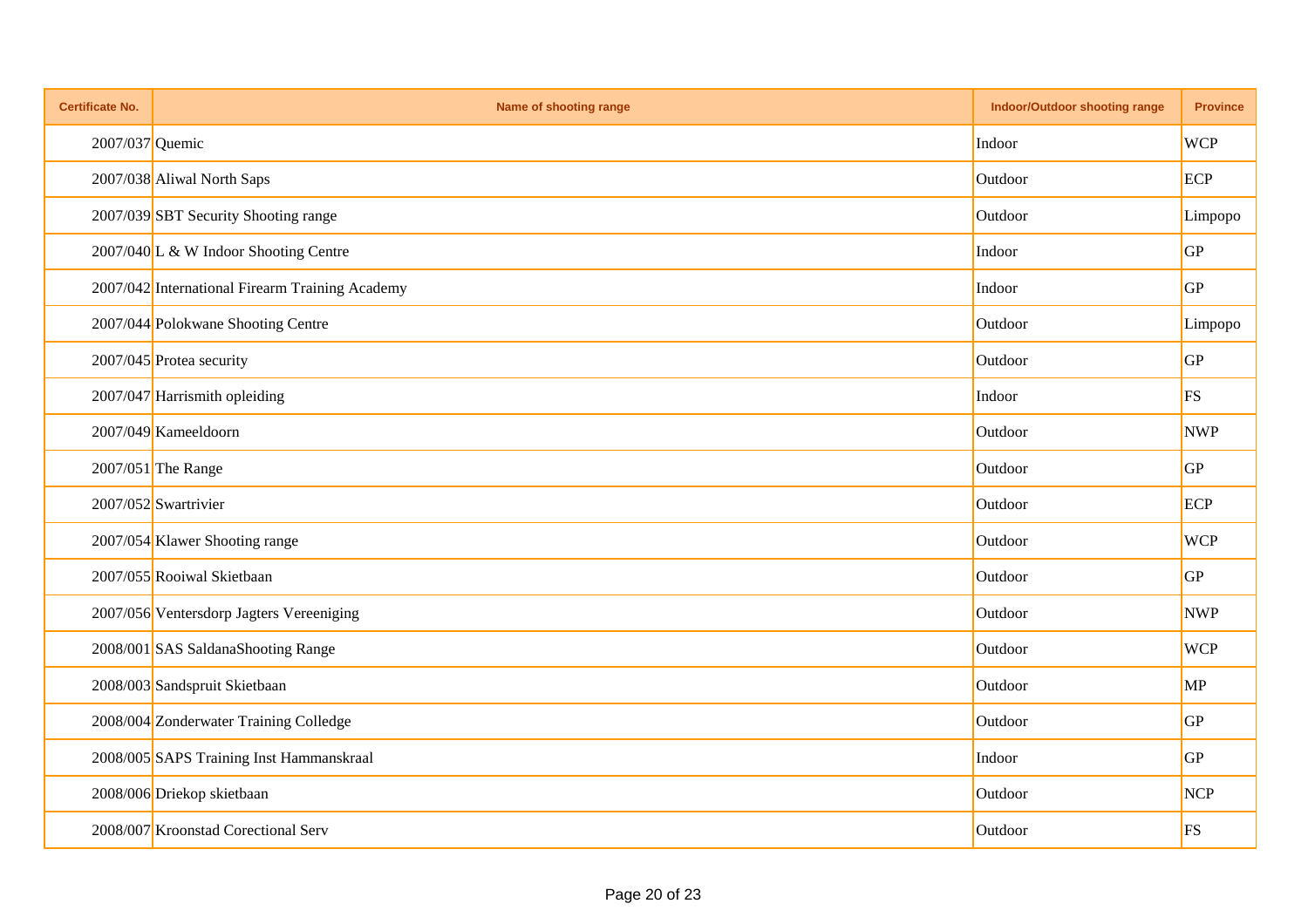| <b>Certificate No.</b> | Name of shooting range                         | Indoor/Outdoor shooting range | <b>Province</b> |
|------------------------|------------------------------------------------|-------------------------------|-----------------|
|                        | 2008/008 Ekhureleni Metro                      | Indoor                        | <b>GP</b>       |
|                        | 2008/009 Southhern Arms indoor shooting range  | Indoor                        | <b>WCP</b>      |
|                        | 2008/010 Durban Metro Police                   | Indoor                        | <b>KZN</b>      |
|                        | 2008/011 Rooigrond Corectional Serv            | Outdoor                       | <b>NWP</b>      |
|                        | $2008/012$ 2 SAI BN Zeerust                    | Indoor                        | <b>NWP</b>      |
|                        | 2008/013 10 SAI BN Mafikeng                    | Indoor                        | <b>NWP</b>      |
|                        | 2008/014 Steenbok Tak Lime Accres              | Outdoor                       | <b>NCP</b>      |
|                        | 2008/016 Assegai Shooting Range (NW)           | Outdoor                       | <b>NWP</b>      |
|                        | 2008/018 Marakele Park (PTY) LTD               | Outdoor                       | Limpopo         |
|                        | 2008/019 Eeufees Road Mill. Shooting range     | Outdoor                       | GP              |
|                        | $2008/020$ Dogs and All                        | Outdoor                       | <b>WCP</b>      |
|                        | 2008/021 SAJWV-Vrystaat Sandveld tak Skietbaan | Outdoor                       | FS              |
|                        | 2008/022 TWT shooting Range                    | Outdoor                       | FS              |
|                        | 2008/023 Limpopo Traffic Training Colledge     | Outdoor                       | Limpopo         |
|                        | 2008/024 SAJWV-Bothaville                      | Outdoor                       | FS              |
|                        | 2008/025 Pro Arms Firearm Training             | Indoor                        | <b>KZN</b>      |
| 2008/026 Rashoop       |                                                | Outdoor                       | <b>NWP</b>      |
|                        | 2008/027 Swartvlei Shooting range              | Outdoor                       | <b>WCP</b>      |
|                        | 2008/028 Sniper Indoor Shooting range          | Indoor                        | GP              |
|                        | 2009/002 Kloof Mine Shooting range             | Outdoor                       | GP              |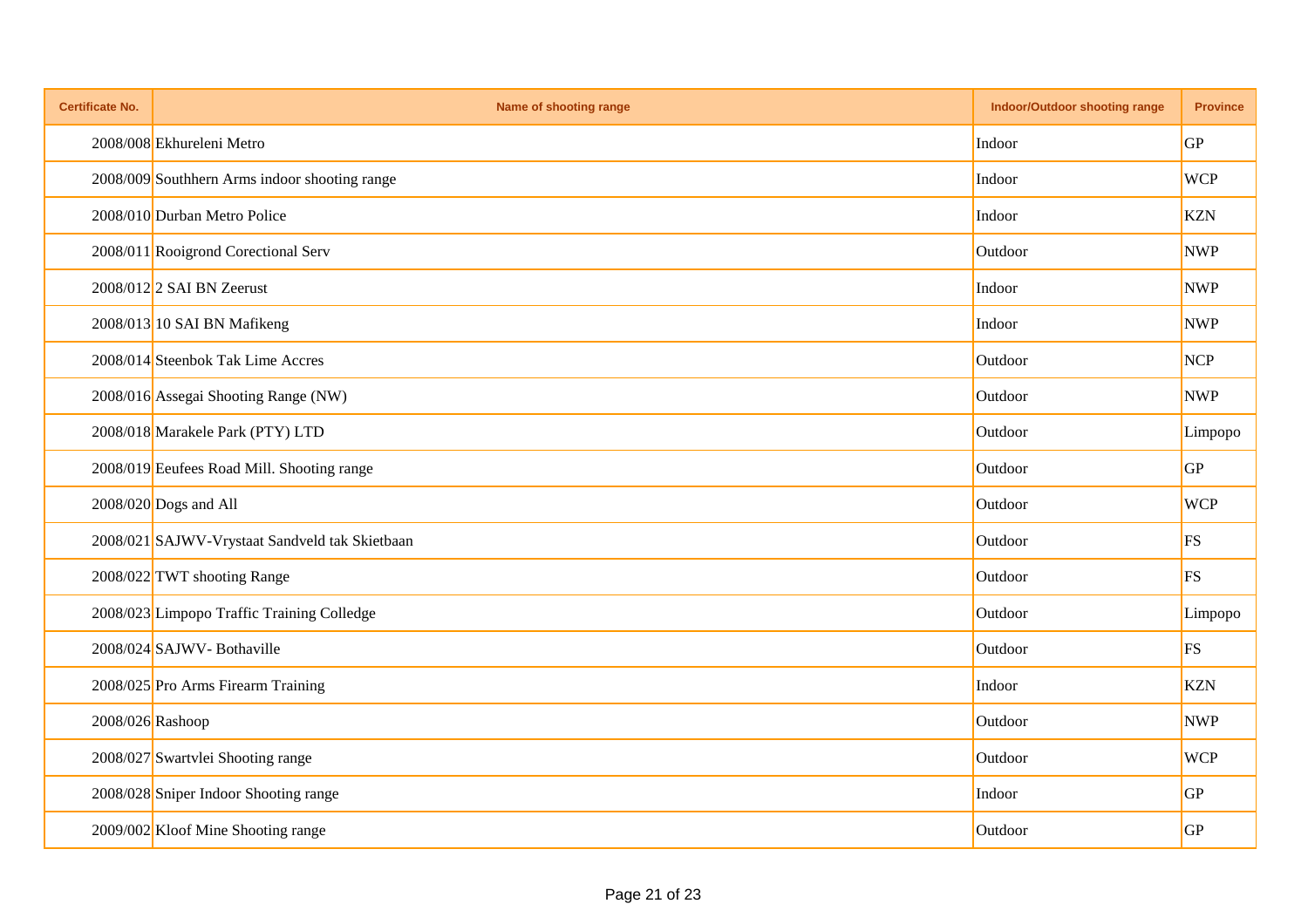| <b>Certificate No.</b> | Name of shooting range                       | <b>Indoor/Outdoor shooting range</b> | <b>Province</b> |
|------------------------|----------------------------------------------|--------------------------------------|-----------------|
|                        | 2009/003 Norhern platinum Shooting range     | Outdoor                              | Limpopo         |
|                        | 2009/004 Drakenstein Correctional Centre S/r | Outdoor                              | <b>WCP</b>      |
|                        | 2009/005 Pelindaba shooting range            | Outdoor                              | GP              |
|                        | 2009/006 Kalahari Arms                       | Indoor                               | GP              |
|                        | 2009/007 Southern Arms Indoor                | Indoor                               | GP              |
|                        | 2009/008 Vryburg Jagtersklub                 | Outdoor                              | <b>NWP</b>      |
|                        | 2009/009 Cape Town Pistol Club               | Outdoor                              | <b>WCP</b>      |
|                        | 2009/010 Derby Skietbaan                     | Outdoor                              | <b>NWP</b>      |
|                        | 2009/011 Nottingham Road Rifle & Pistol      | Outdoor                              | <b>KZN</b>      |
|                        | 2009/012 MCC Shooting Range                  | Outdoor                              | <b>FS</b>       |
|                        | 2009/013 Duiker Skietbaan                    | Outdoor                              | GP              |
|                        | 2009/014 Koos Cronje Shooting range          | Outdoor                              | Limpopo         |
|                        | 2009/015 SAS Simonsberg                      | Indoor                               | <b>WCP</b>      |
|                        | 2009/016 Zebra Scientific Range              | Indoor                               | <b>KZN</b>      |
|                        | 2009/017 Saps-Vooruitzight                   | Outdoor                              | <b>NCP</b>      |
|                        | 2009/020 Krokodilspruit Skietbaan            | Outdoor                              | GP              |
|                        | 2009/021 Heidelberg Skietbaan                | Outdoor                              | GP              |
|                        | 2009/022 TMHL Handelaars                     | Indoor                               | <b>WCP</b>      |
|                        | 2009/023 Sandf - Airforce Shooting range     | Outdoor                              | GP              |
|                        | 2009/024 Rooikraal Shooting range            | Outdoor                              | GP              |